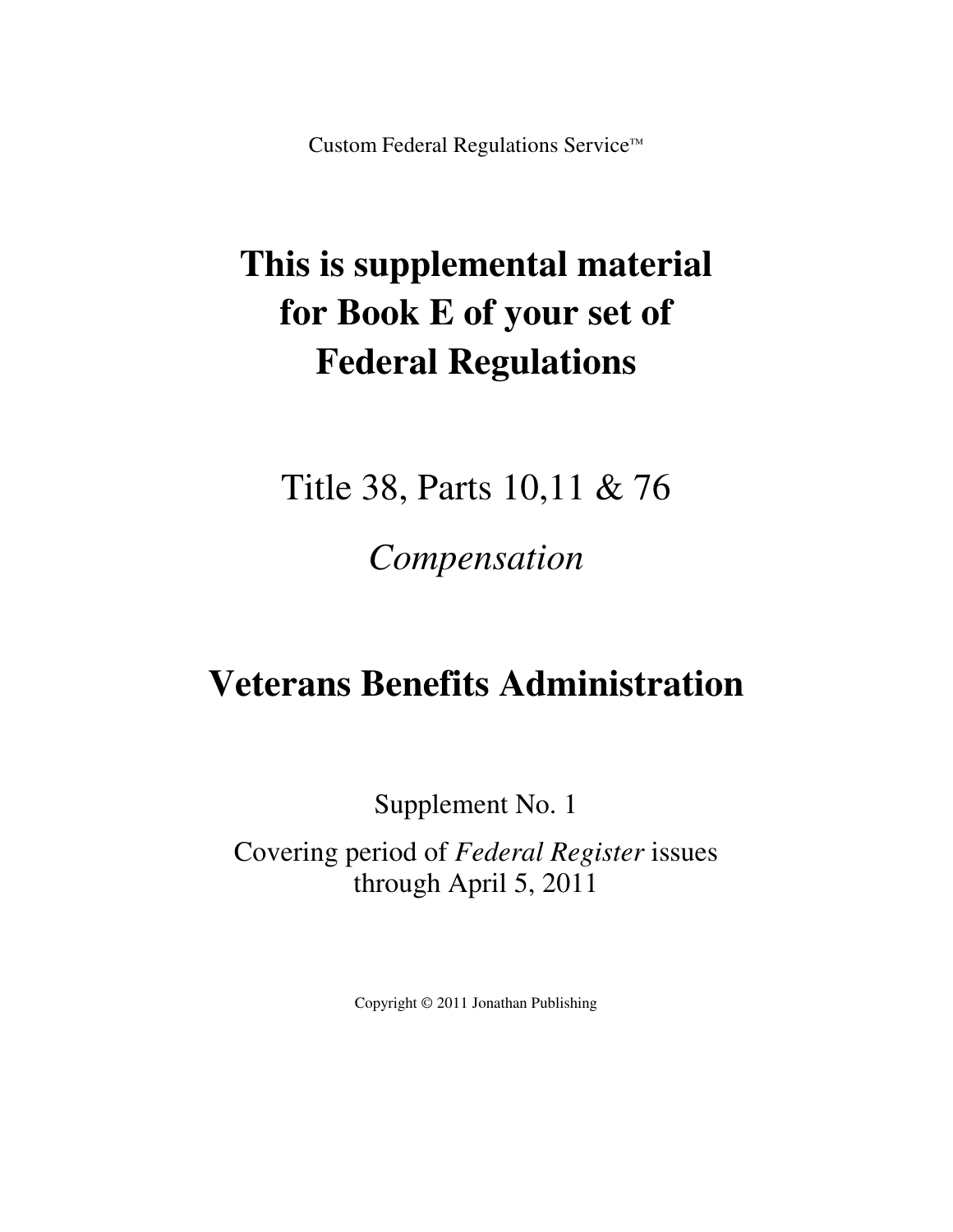# **Need Assistance?**

Questions concerning **MISSING SUPPLEMENTS**, need for **ADDITIONAL BOOKS**, and other **DISTRIBUTION LIST** issues for this loose-leaf service should be directed to:

> Department of Veterans Affairs Veterans Benefits Administration Administration Mail Code: 20M33 810 Vermont Avenue, N.W. Washington DC 20420 Telephone: 202/273-7588 Fax: 202/275-5947 E-mail: coarms@vba.va.gov

Questions concerning the **FILING INSTRUCTIONS** for this loose-leaf service, or the reporting of **SUBSTANTIVE ERRORS** in the text, may be directed to:

> Jonathan Publishing 660 Laurel Street, B-103 Baton Rouge LA 70802 Telephone: 225-205-5873 Fax: 702-993-6003 E-mail: david@jonpub.com

Copyright © 2011 Jonathan Publishing

**E–1-2**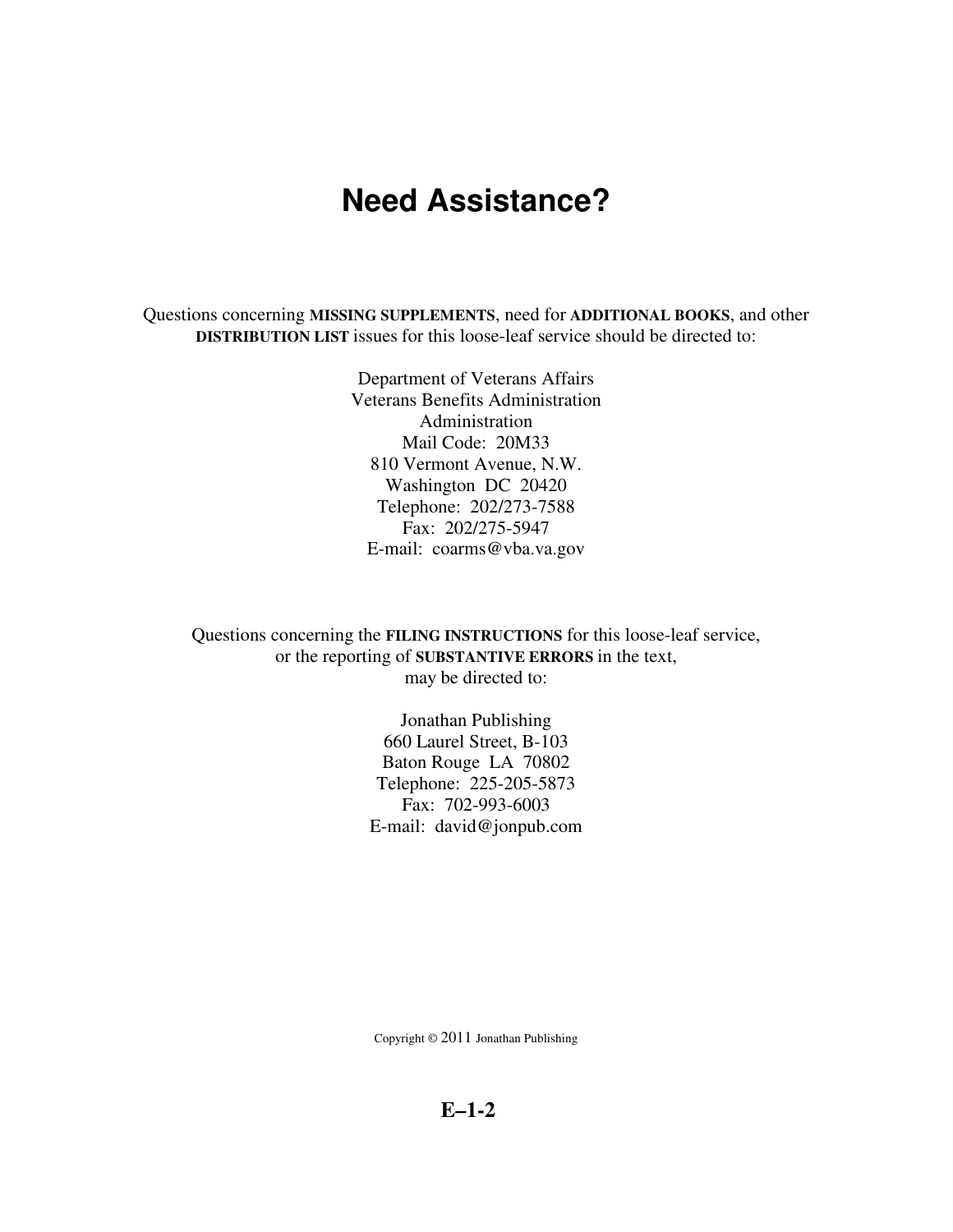# **GENERAL INSTRUCTIONS**

Custom Federal Regulations Service™

# **Supplemental Materials for** *Book E*

**Code of Federal Regulations Title 38, Parts 10, 11 & 76** 

*Compensation* 

# **Veterans Benefits Administration**

**Supplement No. 1** 

5 April 2011

Covering the period of Federal Register issues through April 5, 2011

 When **Book E** was originally prepared, it was current through final regulations published in the *Federal Register* of 30 April 1992. These supplemental materials are designed to keep your regulations up to date. You should file the attached pages immediately, and record the fact that you did so on the *Supplement Filing Record* which is at page E-8 of Book E, *Compensation*.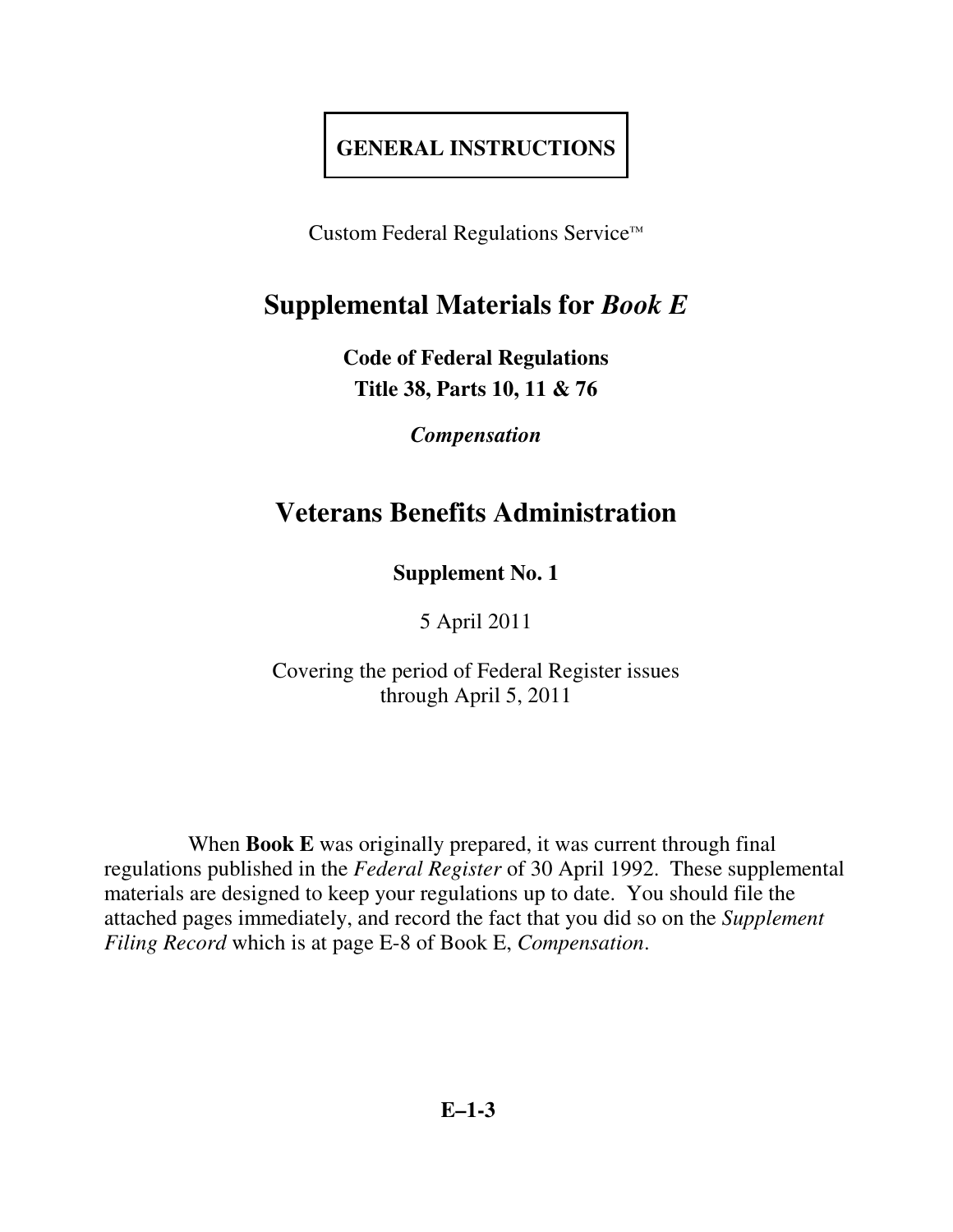## **To ensure accuracy and timeliness of your materials, it is important that you follow these simple procedures:**

1. Always file your supplemental materials immediately upon receipt.

 2. Before filing, always check the Supplement Filing Record (page E-8) to be sure that all prior supplements have been filed. If you are missing any supplements, contact the Veterans Benefits Administration at the address listed on page E-2.

 3. After filing, enter the relevant information on the Supplement Filing Record sheet (page E-8)—the date filed, name/initials of filer, and date through which the *Federal Register* is covered.

 4. If as a result of a failure to file, or an undelivered supplement, you have more than one supplement to file at a time, be certain to file them in chronological order, lower number first.

 5. Always retain the filing instructions (simply insert them at the back of the book) as a backup record of filing and for reference in case of a filing error.

 6. Be certain that you *permanently discard* any pages indicated for removal in the filing instructions in order to avoid confusion later.

 To execute the filing instructions, simply remove *and throw away* the pages listed under *Remove These Old Pages,* and replace them in each case with the corresponding pages from this supplement listed under *Add These New Pages*. Occasionally new pages will be added without removal of any old material (reflecting new regulations), and occasionally old pages will be removed without addition of any new material (reflecting rescinded regulations)—in these cases the word *None* will appear in the appropriate column.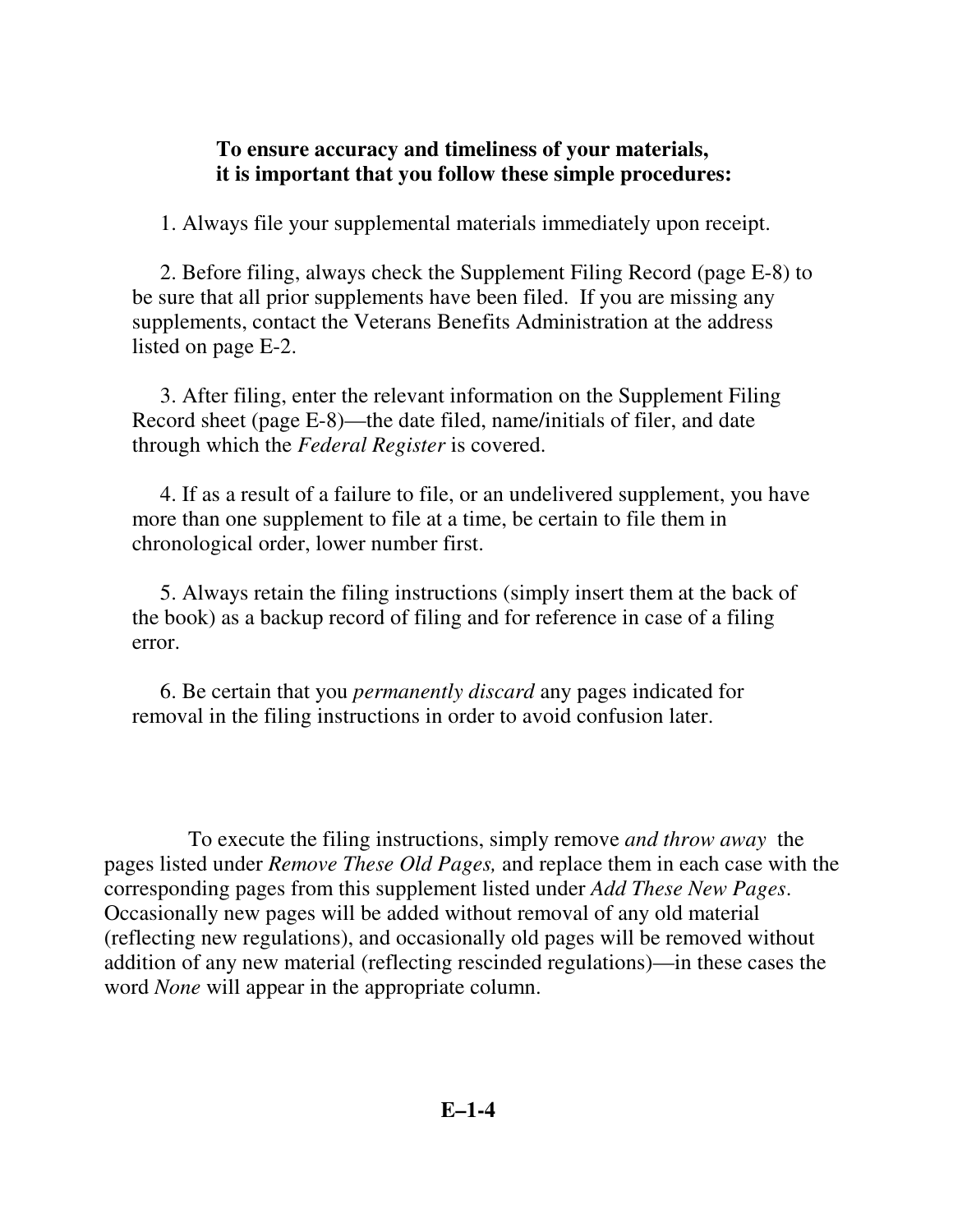# **FILING INSTRUCTIONS**

### **Book E, Supplement No. 1 April 5, 2011**

| Remove these     | Add these        | Section(s)      |
|------------------|------------------|-----------------|
| <u>old pages</u> | <u>new pages</u> | <i>Affected</i> |

### **Do not file this supplement until you confirm that all prior supplements have been filed**

| $E-1$ to $E-14$                                   | $E-1$ to $E-14$            | <b>Book E Contents</b>            |
|---------------------------------------------------|----------------------------|-----------------------------------|
| -- add these pages immediately following 11.130-2 |                            |                                   |
| (none)                                            | Part 76 Cover Page         | Part 76                           |
| (none)                                            | 76. INDEX-1 to 76. INDEX-2 | Part 76                           |
| (none)                                            | 76.1-1 to 76.4-1           | $\S$ \$76.1, 76.2,<br>76.3 & 76.4 |

### **Be sure to complete the**  *Supplement Filing Record* **(page E-8) when you have finished filing this material.**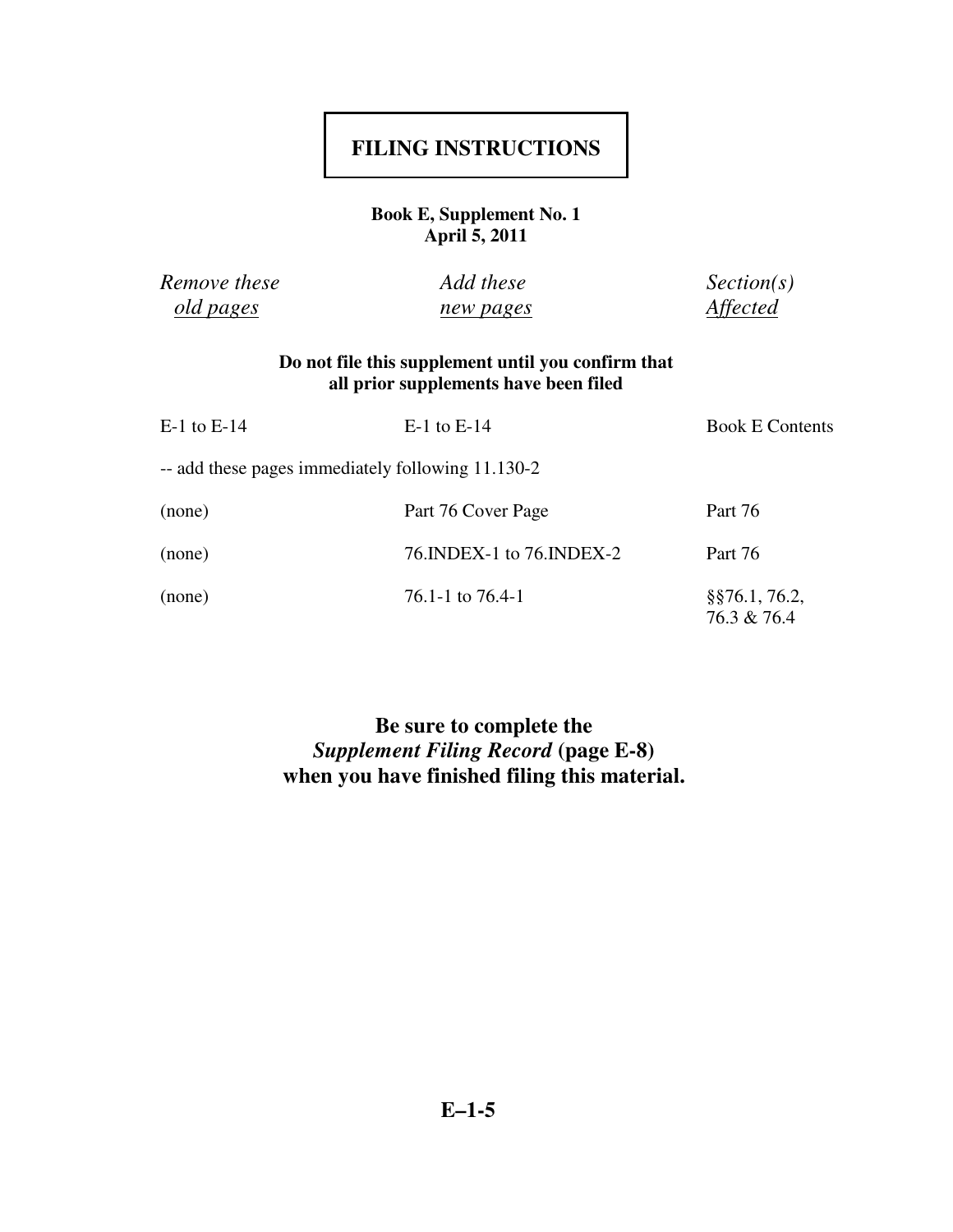# **HIGHLIGHTS**

### **Book E, Supplement No. 1 April 5, 2011**

*Supplement* **Highlights** *references*: Where substantive changes are made in the text of regulations, the paragraphs of *Highlights* sections are cited at the end of the relevant section of text. Thus, if you are reading §10.2, you will see a note at the end of that section which reads: "Supplement *Highlights* references—37(1)." This means that paragraph 1 of the *Highlights* section in Supplement No. 37 contains information about the changes made in §10.2. By keeping and filing the *Highlights* sections, you will have a reference source explaining all substantive changes in the text of the regulations.

 *Supplement frequency*: Beginning 1 January 2000, supplements for this Book E will be issued *every month* during which a final rule addition or modification is made to the parts of Title 38 covered by this book. Supplements will be numbered consecutively as issued.

### **Modifications in this supplement include the following:**

 1. On 16 March 2011, the VA published a final rule, effective 15 April 2011, to establish VA regulations regarding the payment of a monthly assistance allowance to veterans training to make the United States Paralympics team, as authorized by section 703 of the Veterans' Benefits Improvement Act of 2008. Change:

• Added new Part 76.

☼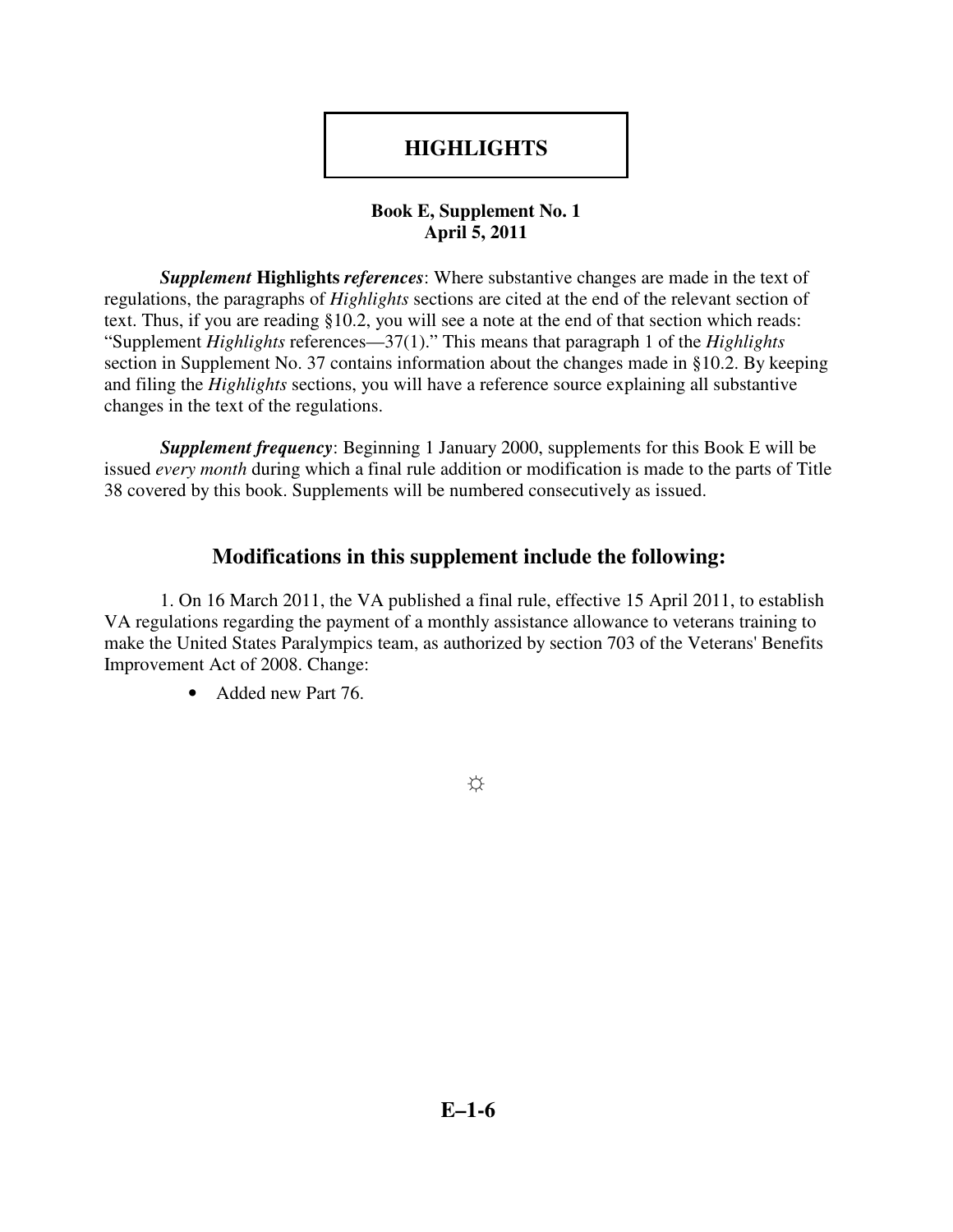# **Veterans Benefits Administration**

# **Department of Veterans Affairs**

Custom Federal Regulations Service™

# **Book E—Compensation/Loans**

Code of Federal Regulations Title 38 Parts 10, 11 and 76

Jonathan Publishing

Copyright ©2011 Jonathan Publishing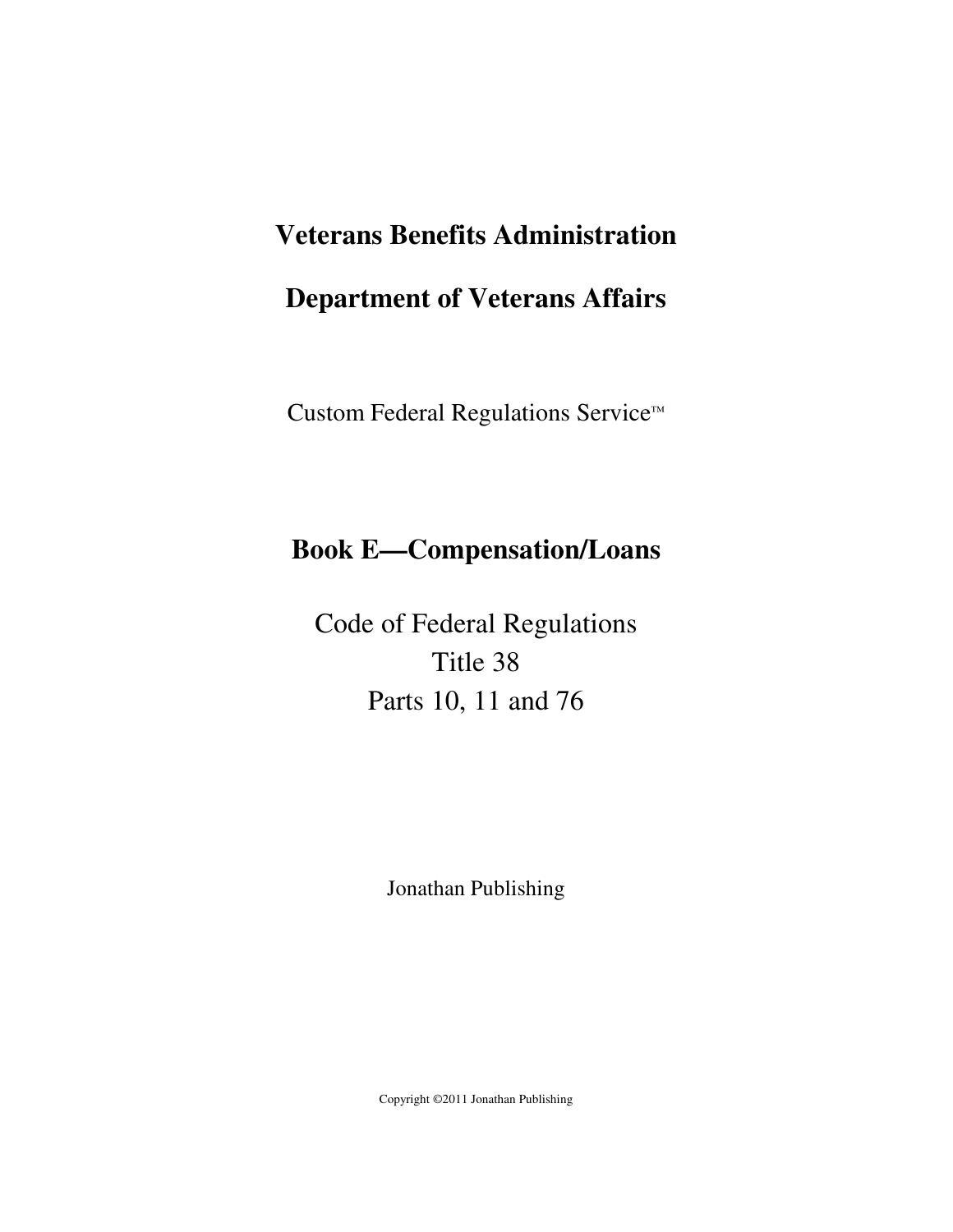# **Need Assistance?**

Printing for all supplements is performed by the United States Government Printing Office. Distribution is the responsibility of the VA Forms and Publications Depot. Accordingly:

Questions concerning **MISSING SUPPLEMENTS**, need for **ADDITIONAL BOOKS**, and other **DISTRIBUTION LIST** issues for this loose-leaf service should be directed to:

> Department of Veterans Affairs Veterans Benefits Administration Information Management Division Mail Code: 20M30 810 Vermont Avenue, N.W. Washington DC 20420 Telephone: 202/273-7080 Fax: 202/275-4884

Questions concerning the **FILING INSTRUCTIONS** for this loose-leaf service, or the reporting of **SUBSTANTIVE ERRORS** in the text, may be directed to:

> Jonathan Publishing 660 Laurel Street, B-103 Baton Rouge, LA 70802 Telephone: 225-205-5873 Fax: 702-993-6003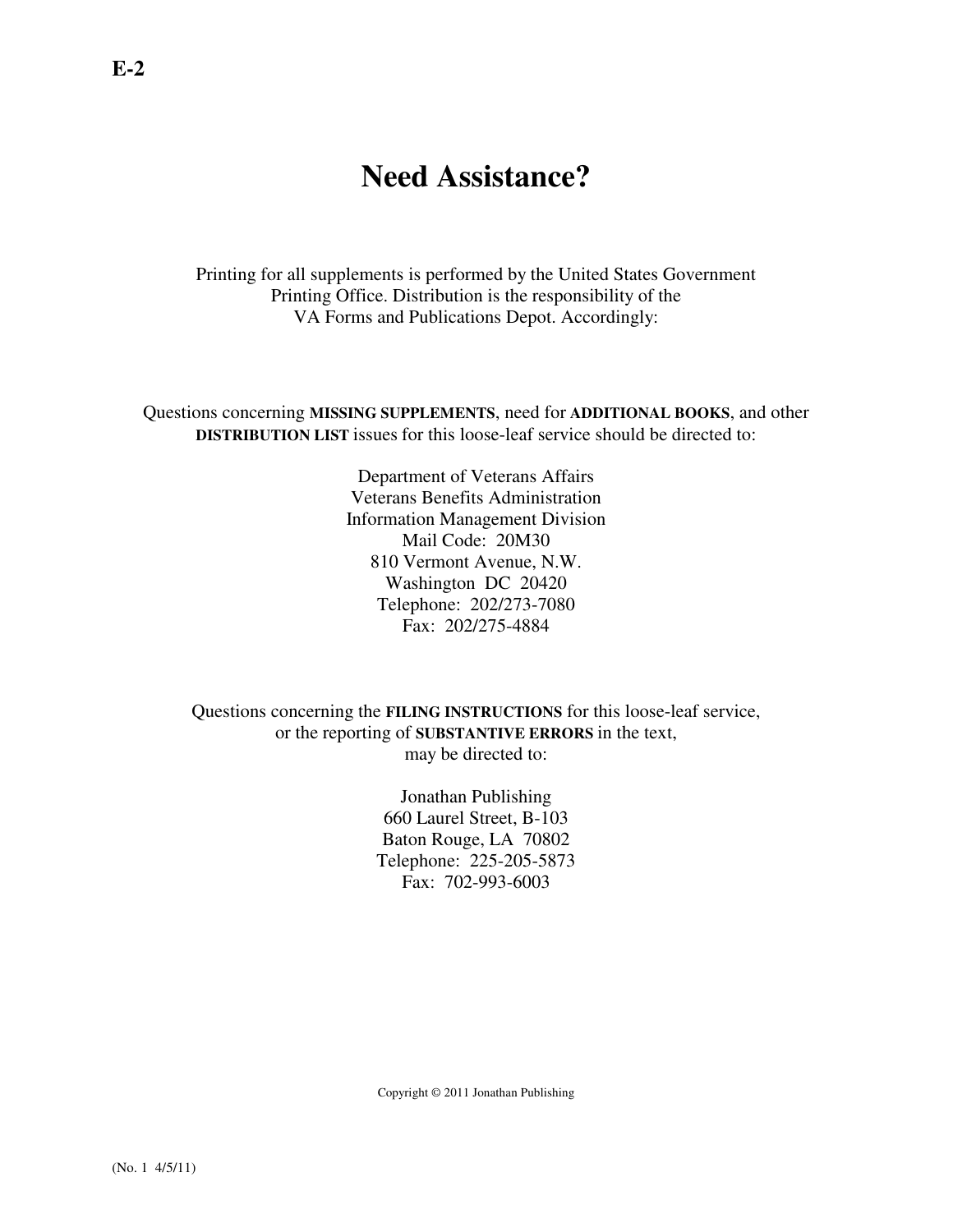### **Important Information about this Looseleaf Regulations Service**

 Users of this looseleaf service should read this information in order to better understand how the regulations are presented, indexed, and supplemented. It is particularly important to understand the supplementing process so that errors in filing supplements do not render the book useless.

**Presentation**. Each page contains information in six different locations, as indicated on this sample page:



#### 1 — *Page numbers*. Page numbers have three parts:

- (1) the section number (e.g.,  $§10.36$ ),
- (2) a hyphen, and
- (3) the page number within that section (e.g., 10.36-3).

 The page number appears in both the upper left-hand corner and the upper right-hand corner of the page. If there is only one section on the page, these numbers will be identical. However, if the page contains two or more short sections (e.g., §10.32 and §10.33), then the number in the upper left-hand corner indicates the first section on the page (e.g., 10.32-1) while the number in the upper right-hand corner indicates the last section on the page (e.g., 10.33-1).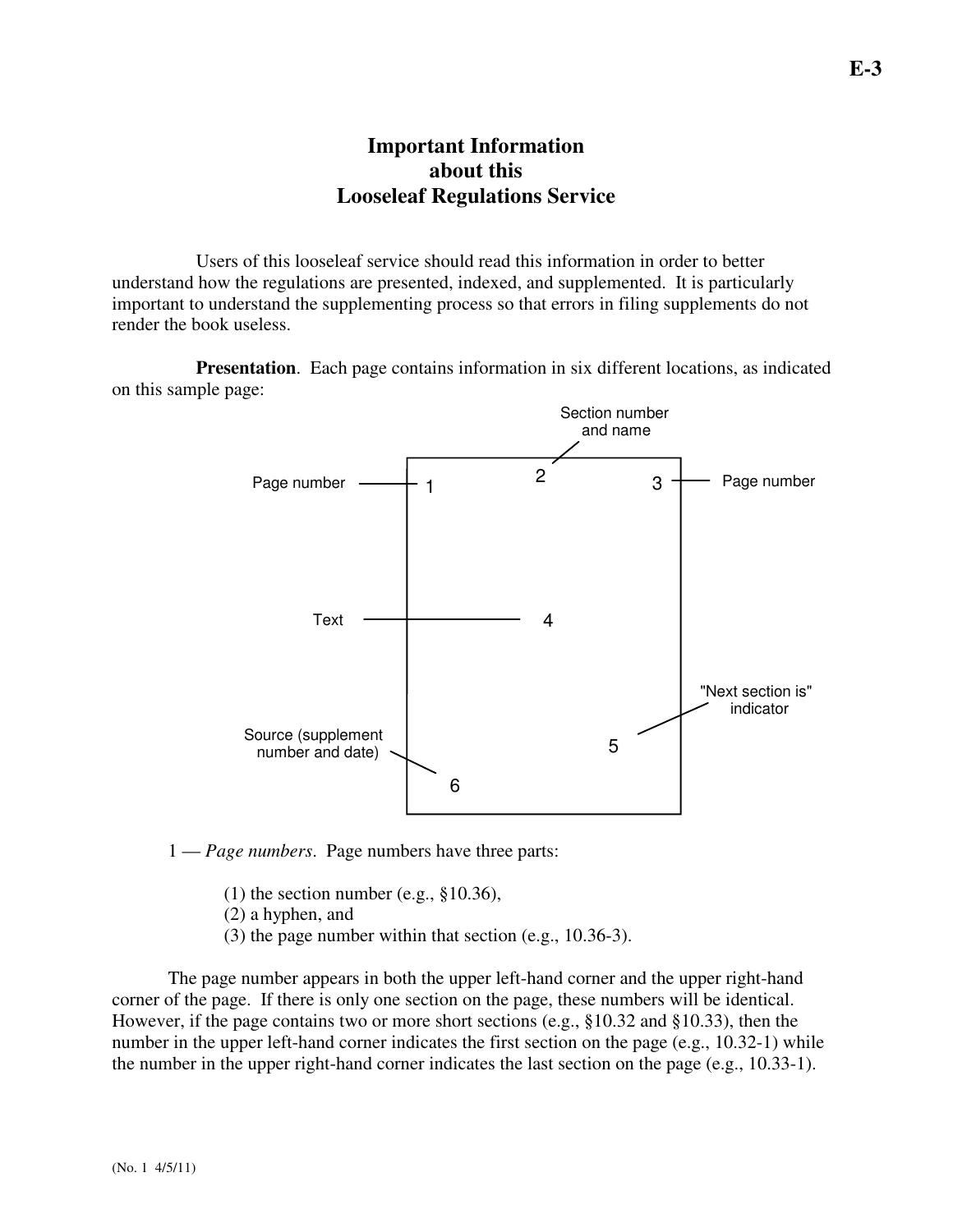The page number(s) will always tell you what section(s) are on that page, so that if you know the section number you can find that section simply by flipping through the pages until you come to the appropriate section number.

 2 — *Section number and name*. In the top center of each page you will find the section number and the title of that section. This is useful for sections that are two or more pages in length because you can glance at the top center and know the number and name of the section you are reading.

 4 — *Text*. The text of the regulation occupies the bulk of the page. The text is as it appears in the official government publication, the annual bound volume of the *Code of Federal Regulations*, as amended by final rules published in the daily *Federal Register*. By using the looseleaf format, we are able to make changes in response to amendments as they appear in the *Federal Register* and send you those replacement pages in a very short time. Thus these materials remain current at all times. Relying on the bound volume of the *Code of Federal Regulations* can be hazardous since it is three to four months out of date when initially published, and sixteen to seventeen months out of date when replaced a year later. Reading the *Federal Register* every day in order to update the *CFR* can be a time-consuming and tiresome process. Our service does all the preparatory work for you—leaving you free to read and apply the regulations.

 5 — "*Next Section Is*." For whatever reasons, promulgating agencies do not always number their regulations consecutively (e.g., 10.1, 10.2, 10.3, 10.4). Sometimes the skips are at regular intervals (e.g., 10.10, 10.15, 10.20, 10.25) while other times the skips are just at the end of subparts (e.g., 10.74, 10.75, 10.76, 10.100). In any case, when you move directly from §10.4 to §10.15 it is not possible to know if this is the actual order of the regulation numbers, or if there are missing pages. To solve this problem—and to provide you with a means of determining at any time if your set is complete—whenever there is a skip in section numbers we provide information on what the next section number should be. On the last page of the preceding section, in the place on the page indicated by the "∞" on the diagram, you will find the words "Next Section is" followed by a section number. That tells you what the next section number should be. If there is no "Next Section is" reference, then the next section is in normal sequence.

 6 — *Source*. In the lower left-hand corner of every page you will find an entry that looks like one of these two formats:

(Original 5/7/92) or (No. 2 10/25/92)

The first form is on every page when the book is initially published. It means that the original book was issued on 7 May 1992.

 The second form is used for replacement pages sent to you because an amendment (or a new regulation) has been published. It indicates the number of the supplement in which it was transmitted (e.g., No. 2), and the date of mailing of that supplement (e.g., 25 October 1992). This allows you to check your set for accuracy against our master set by calling us at any time. It also allows you to know exactly when certain changes in the regulations were made, and whether you have the appropriate changes filed in your book.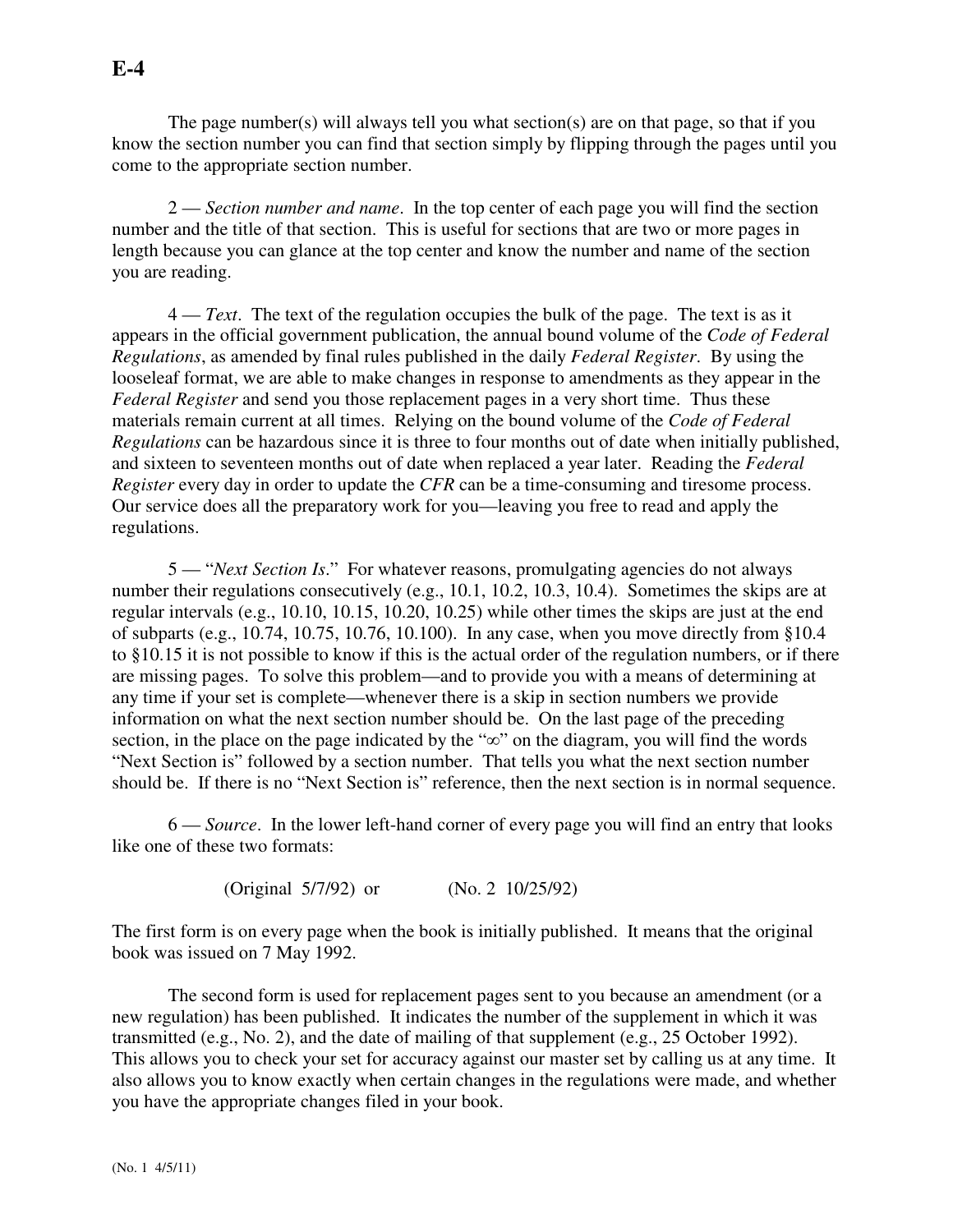**Indexing**. This looseleaf service has two indices.

 **Index 1** is arranged by *Code of Federal Regulations* section number and presents the contents in the order in which they appear in the *Code of Federal Regulations*. Since our page numbering system uses the section numbers, this index serves primarily as a table of contents for the book. *Index 1* covers all Parts in this book, and is presented at the beginning of Book E (see page E-11).

 **Index 2** is arranged by the titles of the sections, and gives the titles of all sections in alphabetical order. It is broken down on a Part-by-Part basis and precedes each separate Part in Book E. Thus, if you were interested in the subject of proof of remarriage under adjusted compensation in Part 10, you could look under that subject in the *Index by Section Title* preceding Part 10 and find the entry alphabetically. You would then turn to page 10.30-1 to obtain the required information.

**Supplements**. By far the most important feature of this service is the supplement process. Supplements are prepared at the end of each month during which at least one final rule modification in the parts of Title 38 included in this book occurs. If no such change occurs in a particular month, then no supplement is provided for that month. The supplement will contain the following parts:

- 1. Title page
- 2. General instructions
- 3. Filing instructions
- 4. Highlights

 The *title page* will tell you to which Book (A through H) the supplement applies, so if you have more than one of our looseleaf services you will have no problem in identifying the one addressed by a particular supplement.

 The *general instructions* explain how the supplement process works in more detail than provided here, and gives specific guidance for making the changes.

The *filing instructions* tell you exactly which pages to remove and which pages to add.

 The *highlights* section gives a brief summary of the nature of each change made by the pages in that supplement so that you will be aware of significant alterations in the regulations that might affect your responsibilities.

 Further instructions concerning supplements will be found in the following section. The most important piece of information about the supplement process, however, is the instruction to check the *Supplement Filing Record* to make certain that all prior supplements have been properly filed before beginning to file the current supplement. This will prevent filing materials out of order. Nothing will wreck a book of looseleaf regulations faster—and more irrevocably—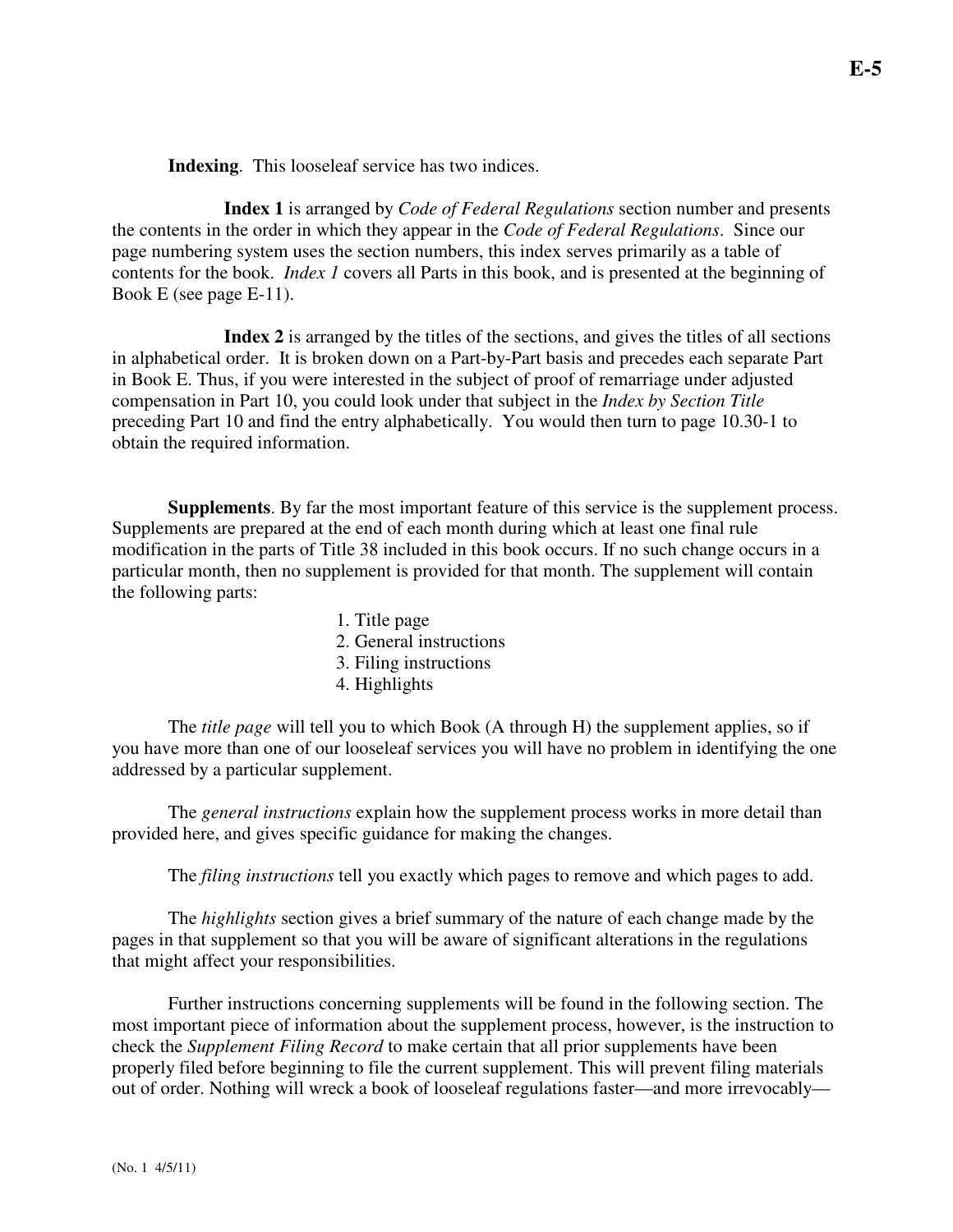### **E-6**

than filing a later supplement before an earlier one. What you have likely done in such a case is to take out good, current material and insert old, outdated material. To avoid this error, simply check the *Supplement Filing Record* before filing each supplement. If there are missing supplements, call the VA for replacements and do not file the current supplement until those back issues are received and filed in proper order.

**Supplement frequency**. The frequency note at the bottom of page E-7 is no longer valid. Beginning on 1 August 1995—as noted above—supplements are prepared at the end of every month during which at least one final rule modification to the parts of Title 38 included in this book occurs.

*Note:* All references in the text of the regulations to Title 38, United States Code, are to redesignated section numbers as established in 1991 by P.L. 102-40, P.L. 102-83, and other sources, as compiled by the Office of General Counsel, Department of Veterans Affairs.

#### **SOURCES OF ASSISTANCE CAN BE FOUND ON PAGE E-2**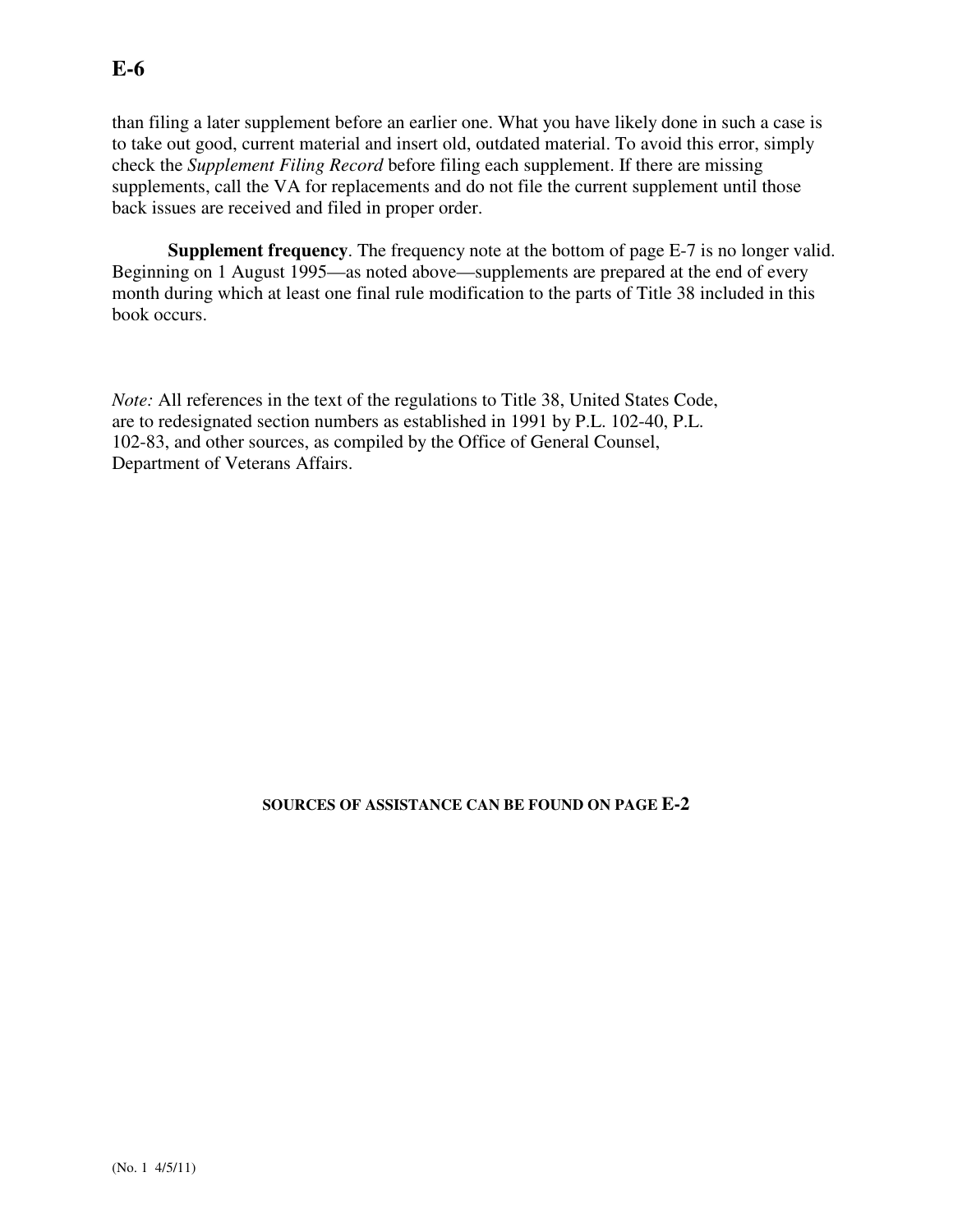### **Instructions for Filing Supplements**

### **Book E—Compensation/Loans**

 This compilation of federal regulations affecting the Veterans Benefits Administration is provided for persons requiring easy access to current regulatory information. By using the looseleaf format, changes in the form of final rules published in the *Federal Register* can be incorporated at regular intervals following publication. You will receive supplements on a periodic basis reflecting new regulations and amendments to existing regulations. Filing instructions will provide you with an easy to follow routine for removing old pages and inserting new pages. Once such supplemental materials are filed, the set will reflect the current regulatory regime at that time.

 To ensure accuracy and timeliness of your materials, it is important that you follow these simple procedures:

1. Always file your supplemental materials immediately upon receipt.

 2. Before filing, always check the *Supplement Filing Record* (page E-8) to be sure that all prior supplements have been filed. If you are missing any supplements, contact the Veterans Benefits Administration at the address listed on page E-2.

 3. After filing, enter the relevant information on the *Supplement Filing Record* sheet (page E-8)—the date filed, name/initials of filer, and date through which the *Federal Register* is covered.

 4. If as a result of a failure to file, or an undelivered supplement, you have more than one supplement to file at a time, be certain to file them in chronological order, lower number first.

 5. Always retain the filing instructions (simply insert them at the back of the book) as a backup record of filing and for reference in case of a filing error.

 6. Be certain that you *permanently discard* any pages indicated for removal in the filing instructions in order to avoid confusion later.

This *Book E—Compensation/Loans* is supplemented on an "as issued" basis.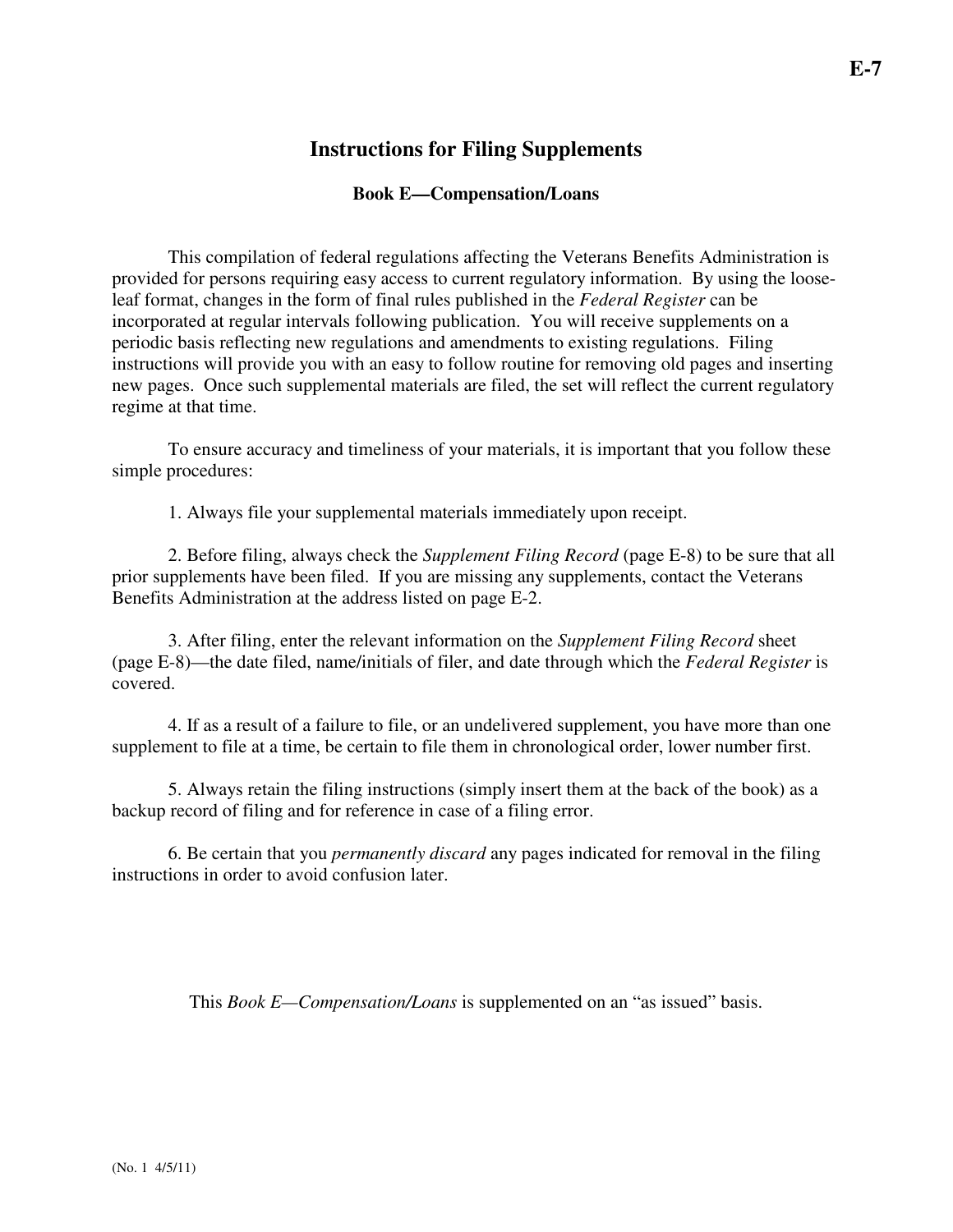### **Supplement Filing Record**

#### **Book E—Compensation/Loans**

**Note 1:** The original set of regulations was issued on May 7, 1992, and was current through final rules published in the *Federal Register* of April 30, 1992. Data on updates since issuance of the original set is indicated below by the individual responsible for filing supplemental materials.

**Note 2:** The information below should be entered immediately after filing supp lemental materials. If you receive a supplement, and the filing record

 indicates that one or more prior supplements has not been filed, you should contact the appropriate persons (see page E-2) for assistance. Do **not** file supplements out of numerical order.

| Supplement<br>Number | Date<br>Filed | Name/initials of<br>Person Filing | Through<br>Fed. Reg. dated |
|----------------------|---------------|-----------------------------------|----------------------------|
| $\mathbf{1}$         |               |                                   |                            |
| $\overline{2}$       |               |                                   |                            |
| 3                    |               |                                   |                            |
| $\overline{4}$       |               |                                   |                            |
| 5                    |               |                                   |                            |
| 6                    |               |                                   |                            |
| $\boldsymbol{7}$     |               |                                   |                            |
| 8                    |               |                                   |                            |
| 9                    |               |                                   |                            |
| $10\,$               |               |                                   |                            |
| $11\,$               |               |                                   |                            |
| 12                   |               |                                   |                            |
| 13                   |               |                                   |                            |
| 14                   |               |                                   |                            |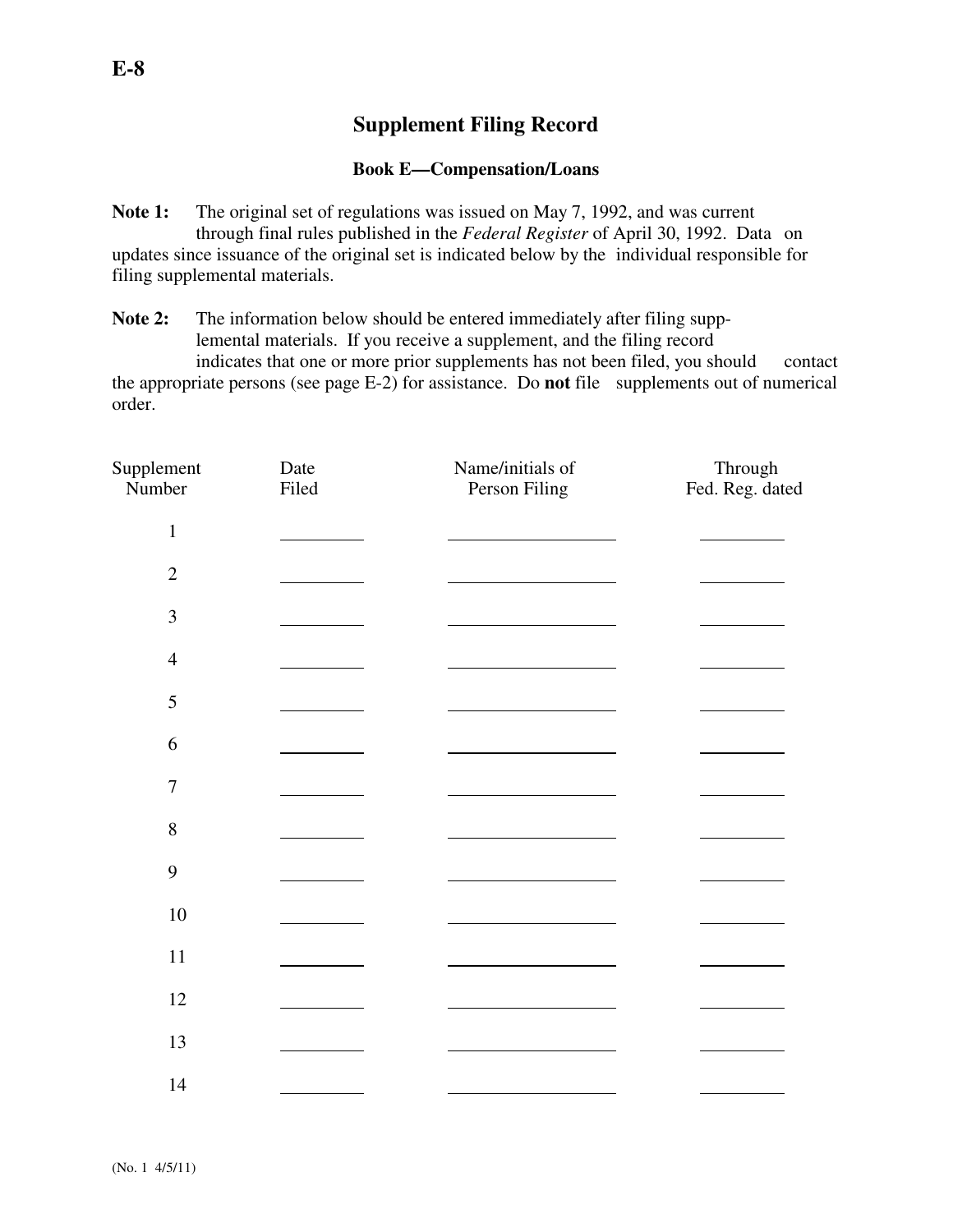| Supplement<br>Number | Date<br>Filed        | Name of<br>Person Filing                     | Through<br>Fed. Reg. dated |
|----------------------|----------------------|----------------------------------------------|----------------------------|
| 15                   |                      |                                              |                            |
| 16                   |                      |                                              |                            |
| $17\,$               |                      |                                              |                            |
| 18                   |                      |                                              |                            |
| 19                   |                      |                                              |                            |
| $20\,$               |                      |                                              |                            |
| 21                   |                      |                                              |                            |
| $22\,$               |                      |                                              |                            |
| $23\,$               | <u>and the state</u> | <u>and the companion of the companion of</u> |                            |
| 24                   |                      |                                              |                            |
| $25\,$               |                      |                                              |                            |
| $26\,$               |                      |                                              |                            |
| $27\,$               |                      |                                              |                            |
| $28\,$               |                      |                                              |                            |
| 29                   |                      |                                              |                            |
| $30\,$               |                      |                                              |                            |
| 31                   |                      |                                              |                            |
| $32\,$               |                      |                                              |                            |
| 33                   |                      |                                              |                            |
| 34                   |                      |                                              |                            |
| $35\,$               |                      |                                              |                            |
| 36                   |                      |                                              |                            |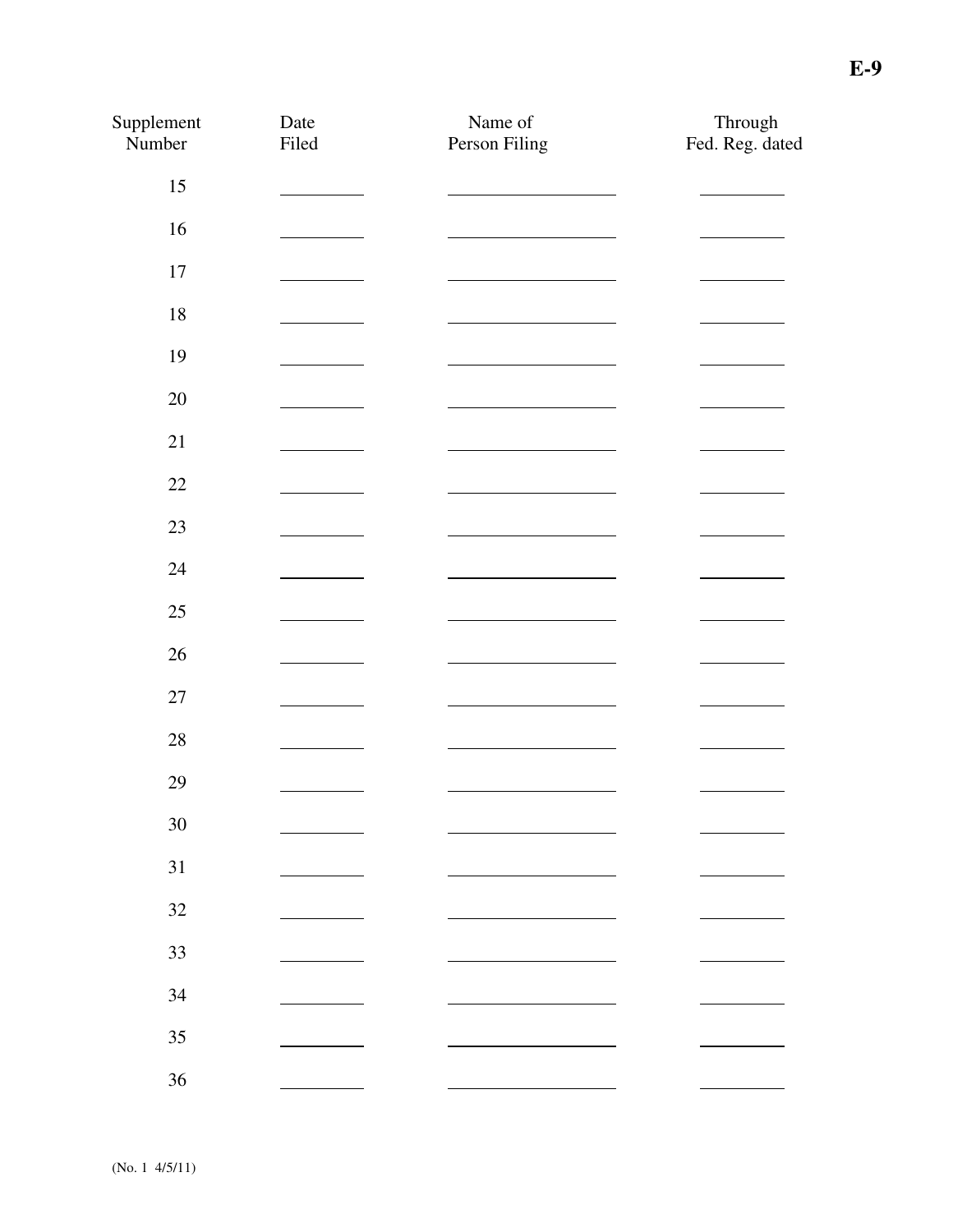### **Summary Table of Contents**

#### **Book E—Compensation/Loans**

| <b>Service Certificates</b>        |
|------------------------------------|
| With the United States Paralympics |

### **Pagination System**

 Page numbers have three parts: (1) the section number, (2) a hyphen, and (3) the page number within that section—e.g., 10.39-2.

This looseleaf book has two indices.

- **Index 1** (by section number) ....................................begins on the next page
- **Index 2** (alphabetical by section title)........................appears with each Part

 The first index is arranged by *section number* and presents the contents of the parts in this book in the order in which they appear in the *Code of Federal Regulations*. The second is arranged by *section title*, and presents the titles of all sections in each part in alphabetical order. These *section title* indices appear at the beginning of their respective parts.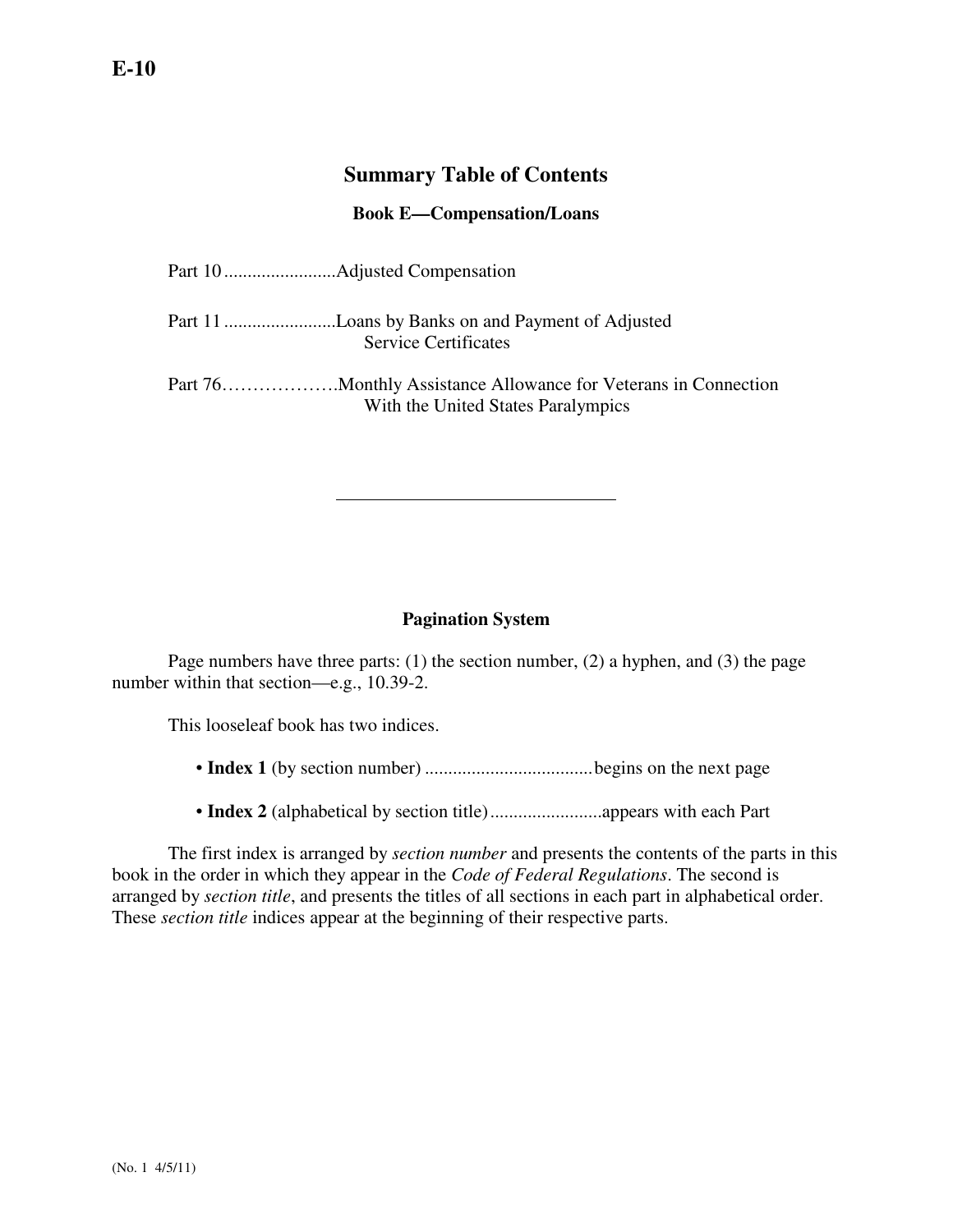# **Index 1 — by Section Number**

### **Part 10**

### **Adjusted Compensation**

### **Adjusted Compensation: General**

| 10.0  |                                                                             |  |
|-------|-----------------------------------------------------------------------------|--|
| 10.1  | Issuance of duplicate adjusted service certificate without bond  10.1-1     |  |
| 10.2  | Evidence required of loss, destruction or mutilation of                     |  |
|       |                                                                             |  |
| 10.3  |                                                                             |  |
| 10.4  | Loss, destruction, or mutilation of adjusted service certificate            |  |
|       |                                                                             |  |
|       |                                                                             |  |
|       | 10.15 Designation of more than one beneficiary under an adjusted            |  |
|       |                                                                             |  |
|       | 10.16 Conditions requisite for change in designation of beneficiary 10.16-1 |  |
|       | 10.17 Designation of beneficiary subsequent to cancellation of              |  |
|       |                                                                             |  |
| 10.18 | Approval of application for change of beneficiary heretofore made  10.18-1  |  |
| 10.20 |                                                                             |  |
| 10.22 |                                                                             |  |
| 10.24 | Payment of death claim on lost, destroyed or mutilated                      |  |
|       |                                                                             |  |
| 10.25 | Payment of death claim on adjusted service certificate without bond 10.25-1 |  |
| 10.27 |                                                                             |  |
| 10.28 |                                                                             |  |
| 10.29 | Claims for benefits because of elimination of preferred dependent  10.29-1  |  |
|       |                                                                             |  |
|       |                                                                             |  |
| 10.31 |                                                                             |  |
| 10.32 |                                                                             |  |
| 10.33 |                                                                             |  |
| 10.34 |                                                                             |  |
| 10.35 |                                                                             |  |
| 10.36 |                                                                             |  |
| 10.37 | Claim of widow not living with veteran at time of veteran's death 10.37-1   |  |
| 10.38 |                                                                             |  |
| 10.39 |                                                                             |  |
| 10.40 |                                                                             |  |
| 10.41 |                                                                             |  |
|       |                                                                             |  |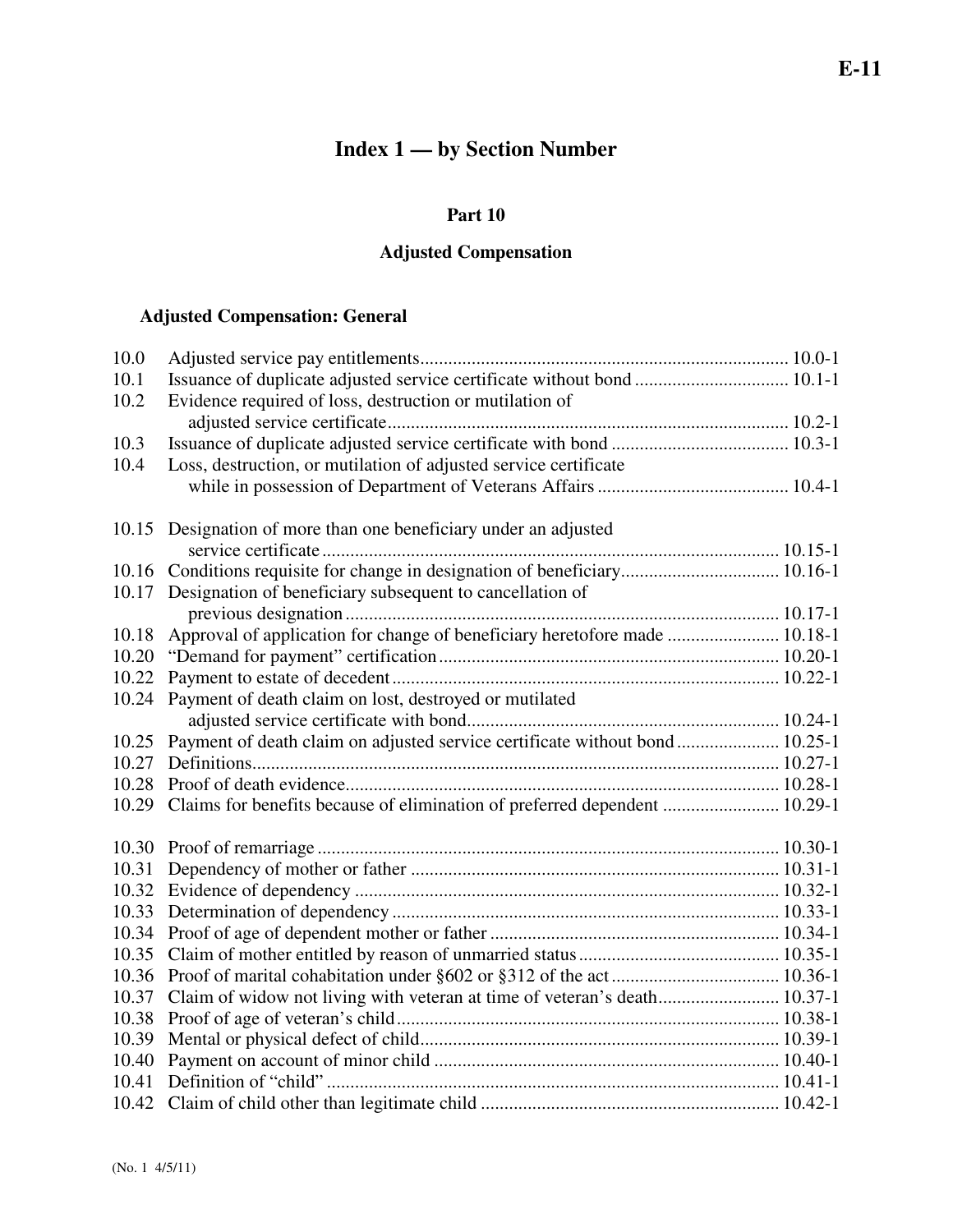## **E-12**

| <b>Adjusted Compensation: General (cont.)</b> |  |  |
|-----------------------------------------------|--|--|

### **Payments**

| 10.50 Section 601 and §603 payments made on first day of calendar quarter 10.50-1 |  |
|-----------------------------------------------------------------------------------|--|
|                                                                                   |  |
|                                                                                   |  |
|                                                                                   |  |

### **Part 11**

### **Loans by Banks on and Payment of Adjusted Service Certificates**

### **Loans by Banks on Adjusted Service Certificates under Section 502 of the World War Adjusted Compensation Act**

#### **Disposition of Notes Secured by Adjusted Certificates Redeemed from Banks by the Department of Veterans Affairs Under Section 502 of the World War Adjusted Compensation Act, as Amended (Pub. L. 120, 68th Cong.)**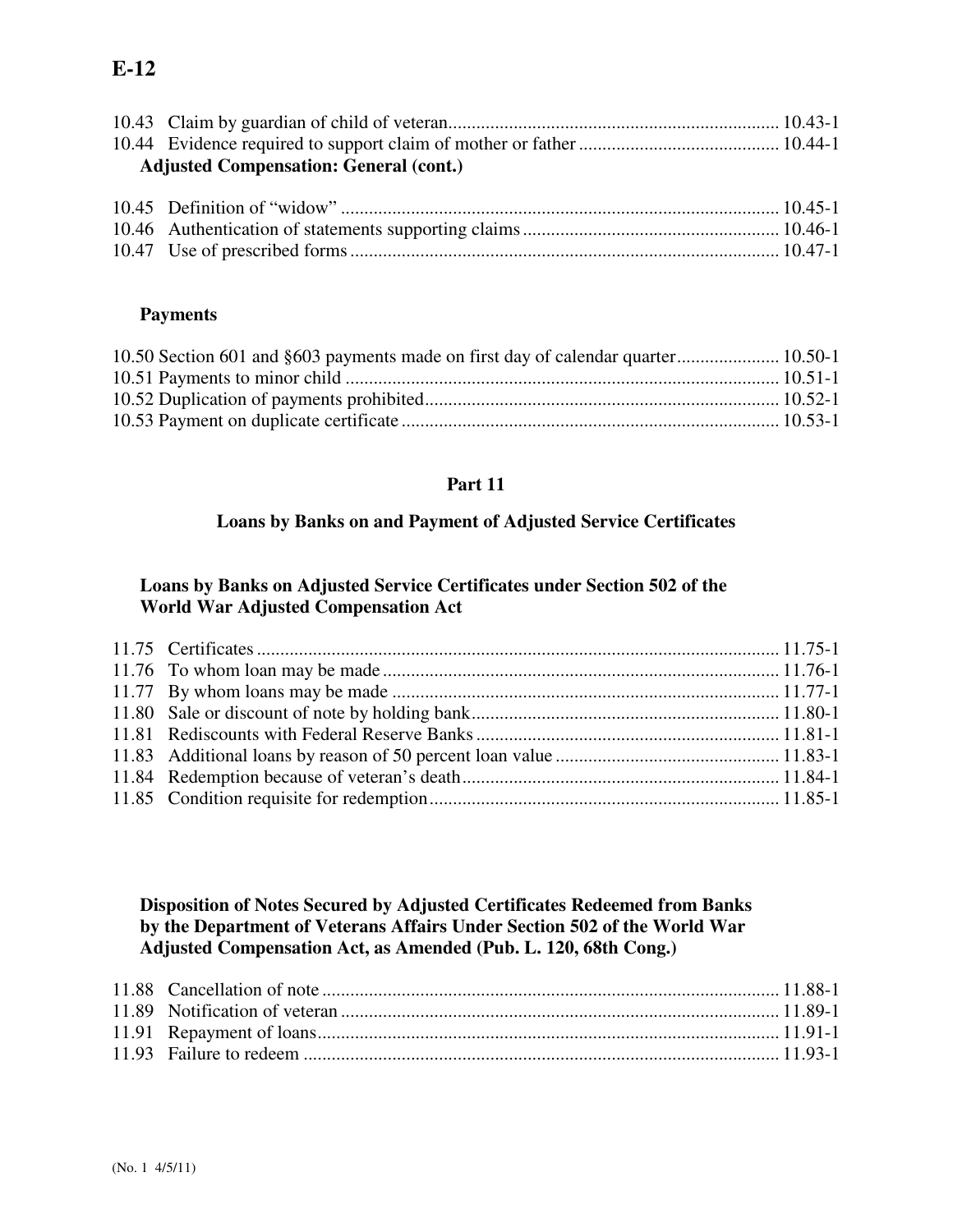#### **Department of Veterans Affairs Loans on Adjusted Service Certificates under Section 502 of the World War Adjusted Compensation Act, as Amended**

#### **Application for Payment of Adjusted Service Certificate under the Adjusted Compensation Payment Act, 1936 (Pub. L. 425, 74th Cong.)**

### **Application for Payment of Adjusted Service Certificate under the World War Adjusted Compensation Act, as Amended (Pub. L. 120, 68th Cong.)**

| 11.128 Veteran dies without having filed application for final settlement 11.128-1 |  |
|------------------------------------------------------------------------------------|--|
| 11.129 Form of application for payment of deceased veteran's certificate 11.129-1  |  |
|                                                                                    |  |

#### **Part 76**

### **Monthly Assistance Allowance for Veterans in Connection With the United States Paralympics**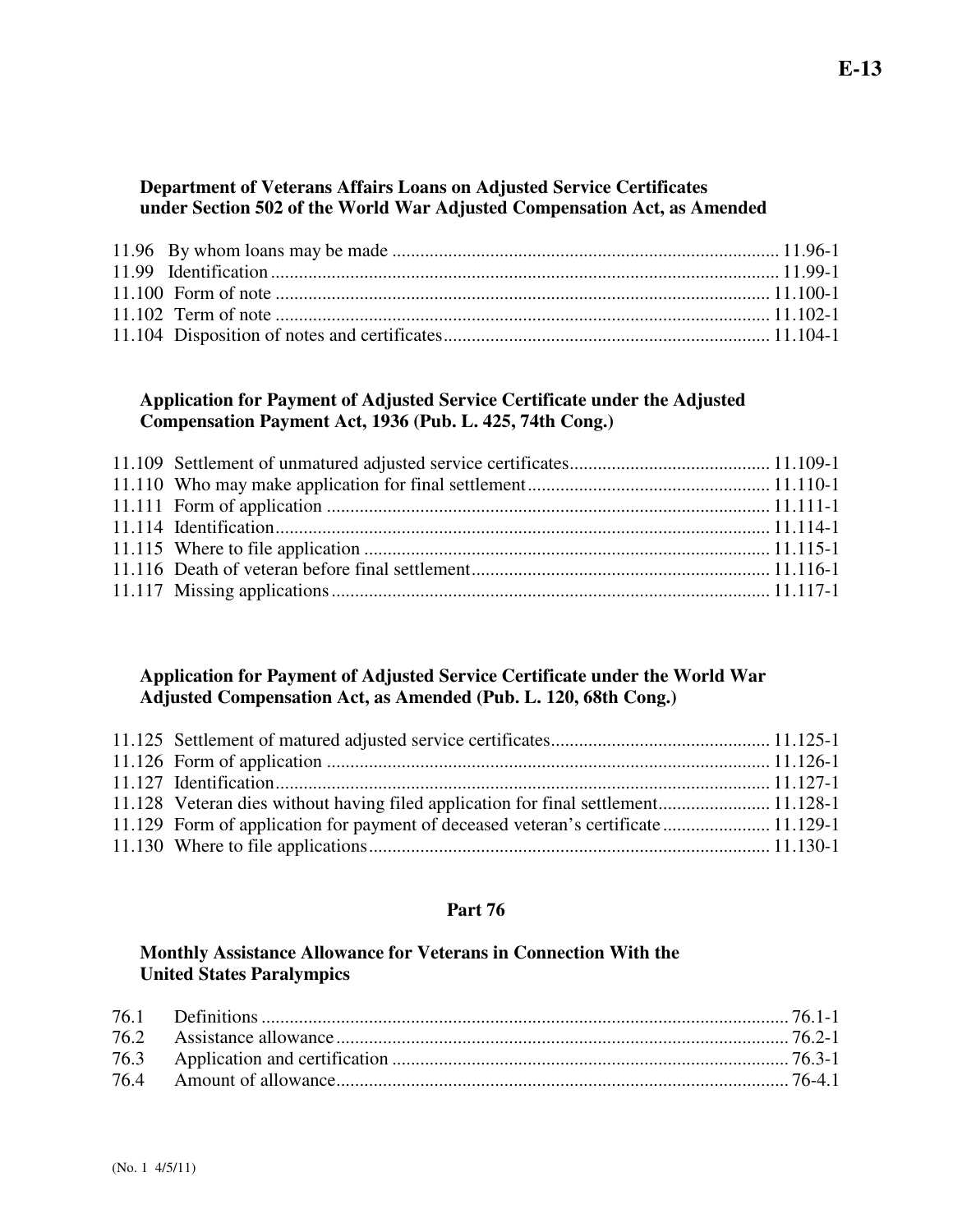## **E-14**

**Reserved**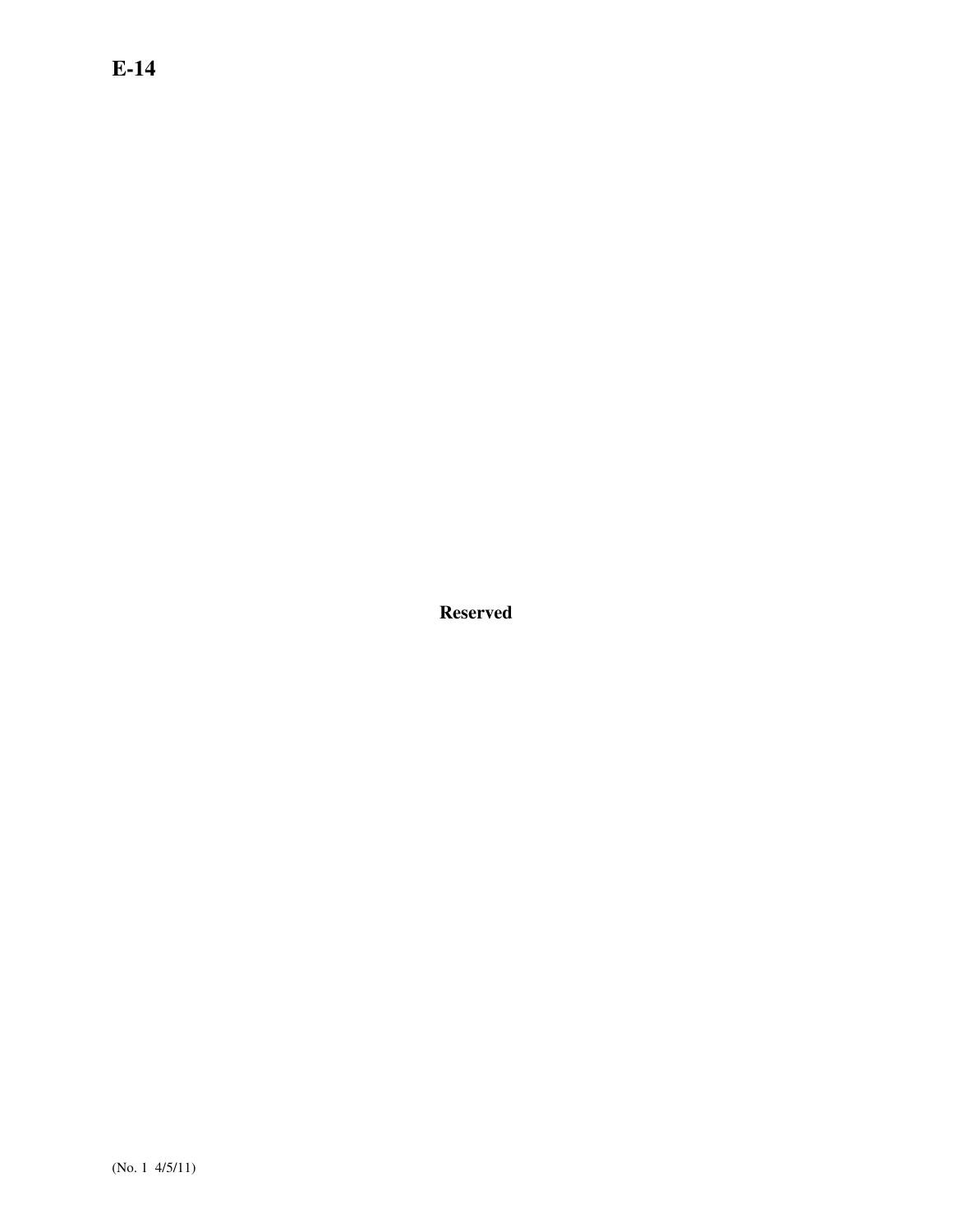# **Part 76**

# **Monthly Assistance Allowance for Veterans in Connection with the United States Paralympics**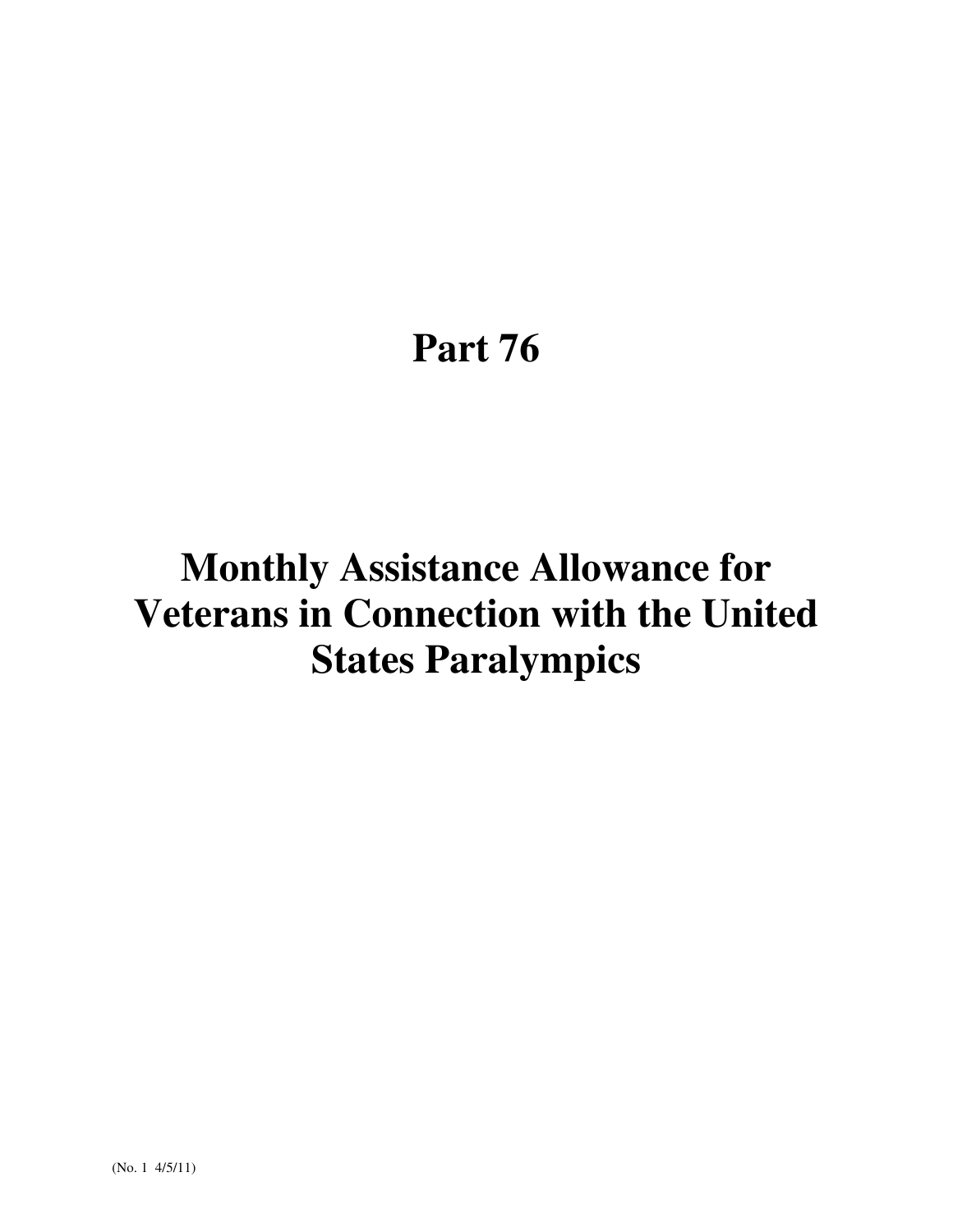**Reserved**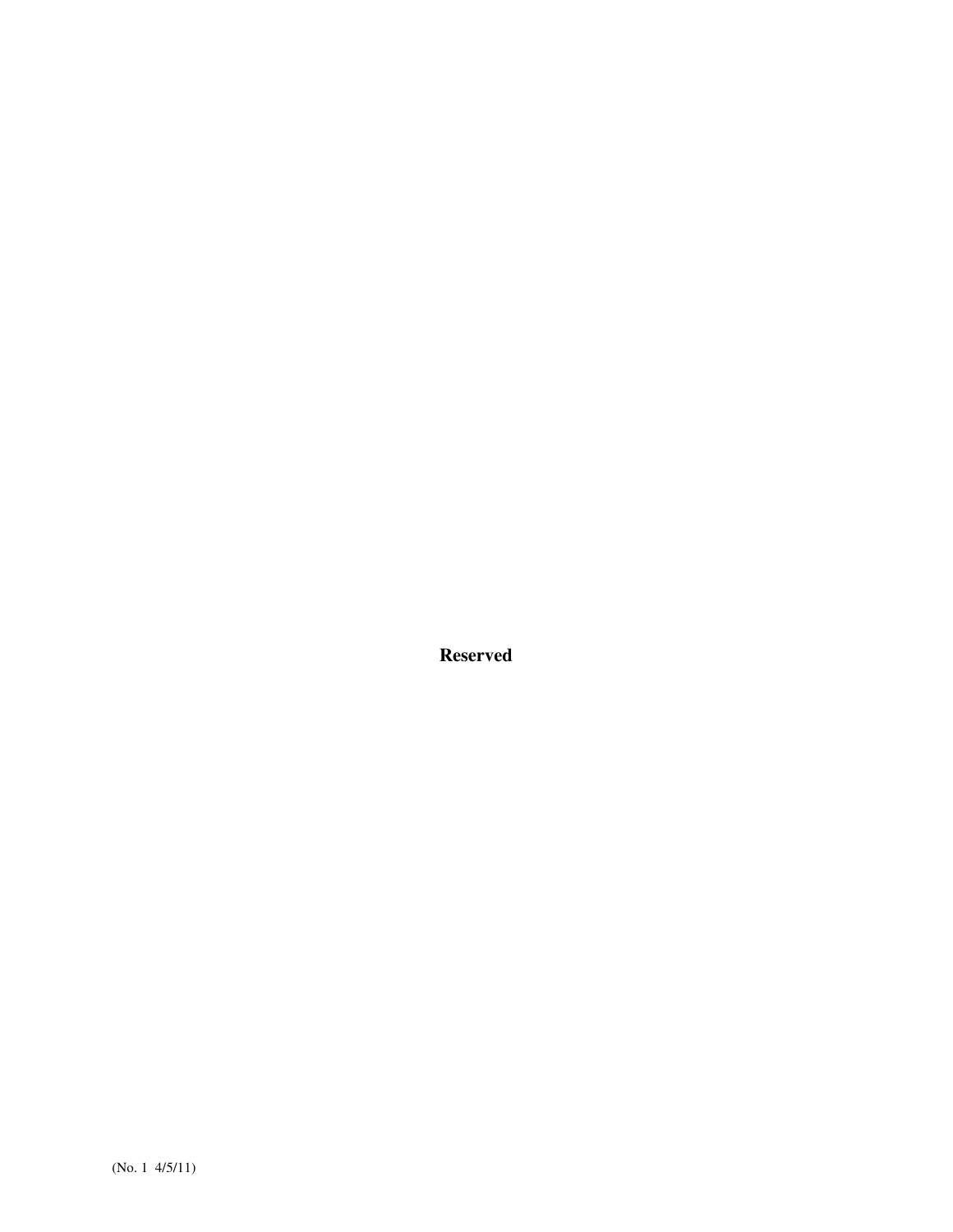## **Part 76**

## **Monthly Assistance Allowance for Veterans in Connection with the United States Paralympics**

**Authority**: 38 U.S.C. 501, 322(d), and as stated in specific sections.

**Source**: 76 FR 14283, Mar. 16, 2011, unless otherwise noted.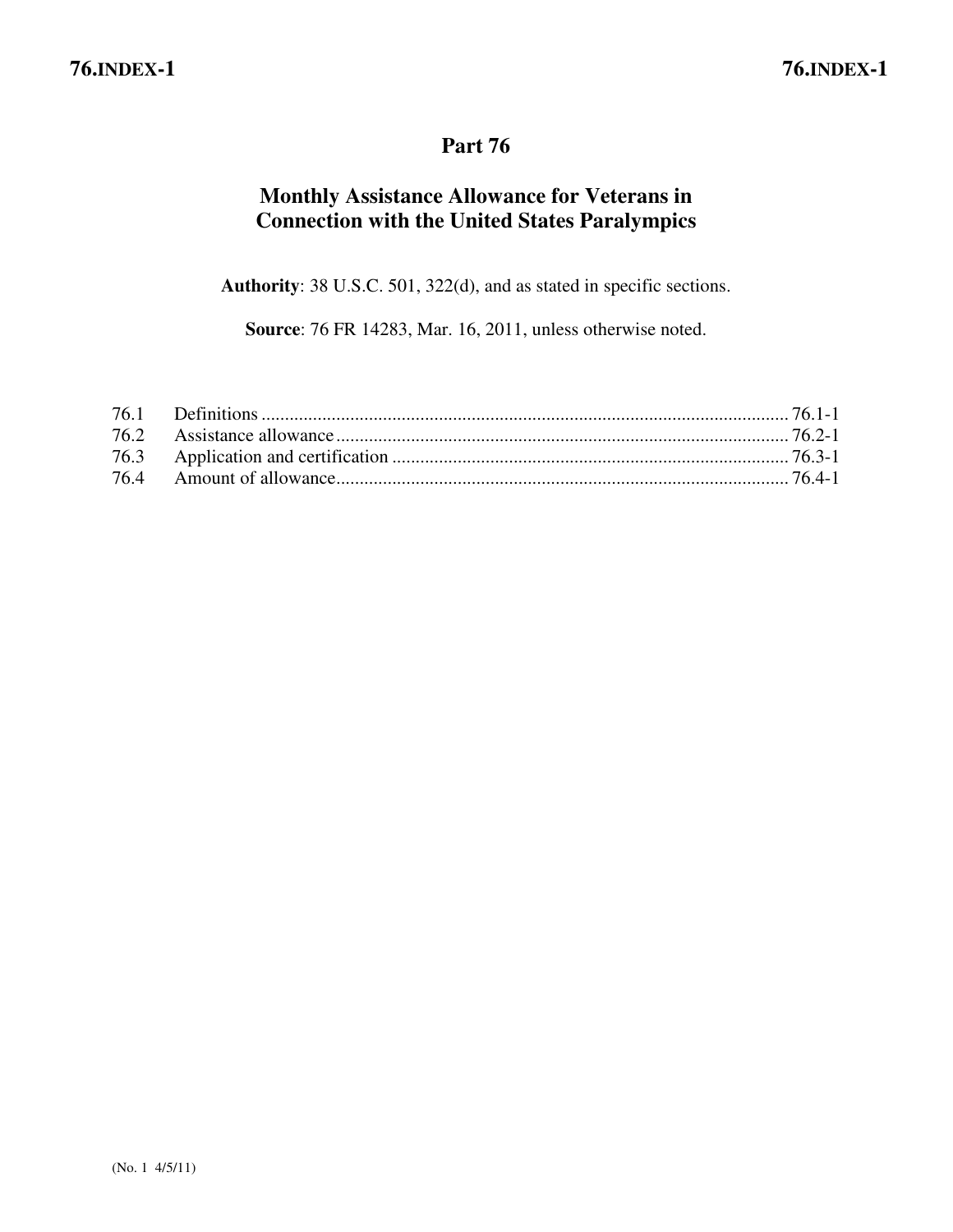**Reserved**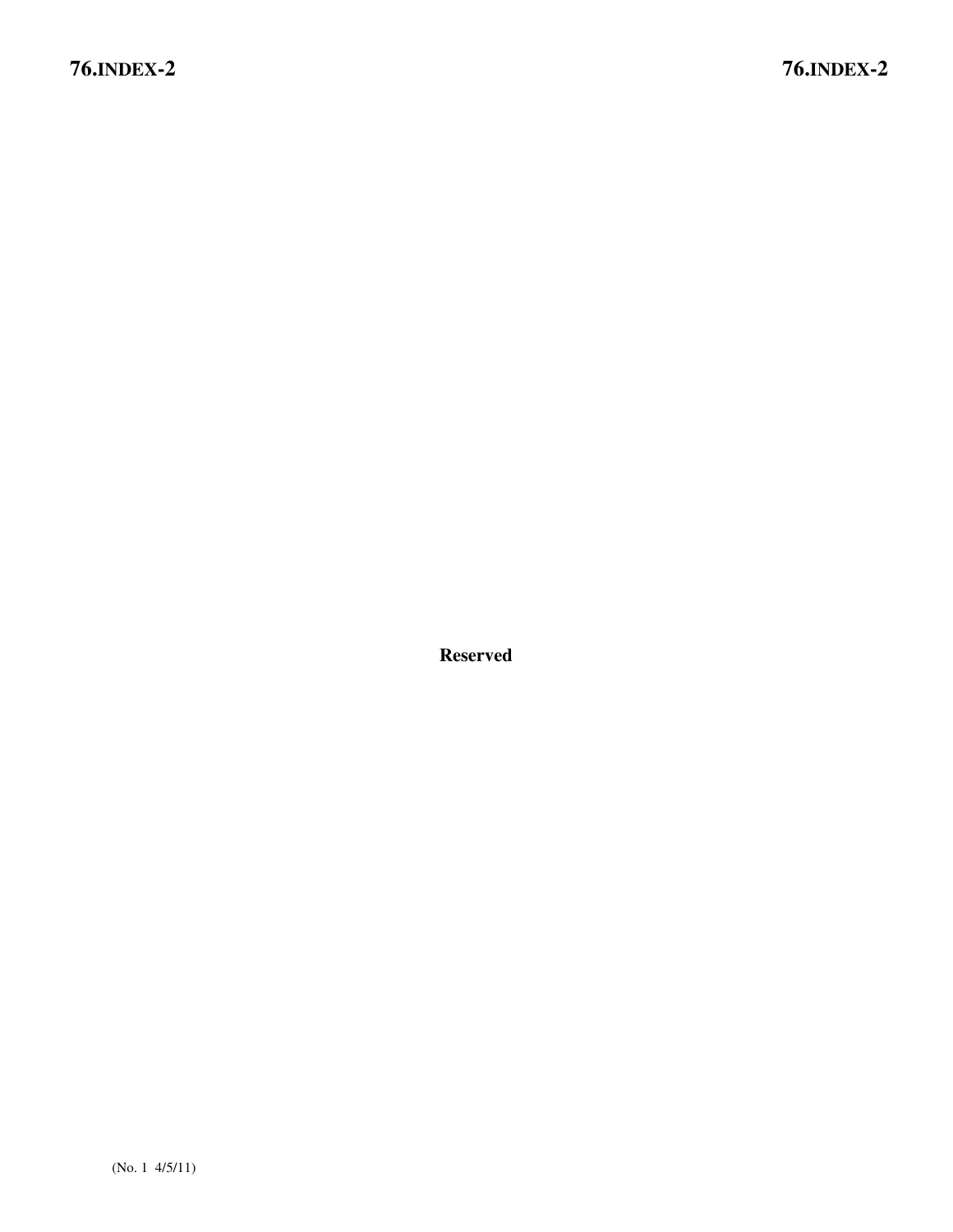### **§76.1 Definiftions**

For purposes of part 76, the following definitions apply:

*Disability* means a service-connected or nonservice-connected disability which meets the criteria prescribed by the International Paralympic Committee (IPC) Classification Code and International Standards, November 2007 edition, available at *http://www.paralympic.org/export/ sites/default/IPC/IPC\_Handbook/Section\_2/2008\_2\_Classification\_Code6.pdf,* and qualifies the veteran for participation in a sport sanctioned by the United States Paralympics. The IPC standards are incorporated by reference into this section with the approval of the Director of the Federal Register under 5 U.S.C. 552(a) and 1 CFR part 51. To enforce any edition other than that specified in this section, VA must publish notice of change in the *Federal Register* and the material must be available to the public.

(1) You may obtain a copy from the International Paralympic Committee at International Paralympic Committee, Adenauerallee 212-214, 53113 Bonn, Germany.

(2) All approved material is available for inspection at the Department of Veterans Affairs, Office of Regulation Policy and Management (02REG), Room 1063B, 810 Vermont Avenue, NW., Washington, DC 20420, or at the National Archives and Records Administration (NARA). For information on the availability of approved materials at NARA, call (202) 741- 6030, or go to: *http://www.archives.gov/federal\_register/code\_of\_federal\_regulations /ibr\_locations.html.* The IPC standards are also available here:*http://www.va.gov/ABOUT\_VA/docs/ParalympicClassificationCode.pdf.* (Authority: 38 U.S.C. 322(d))

*Paralympic Training Center* refers to the following locations: The United States Olympic Training Center at Chula Vista, California; the United States Olympic Training Center at Colorado Springs, Colorado; the United States Olympic Training Center at Lake Placid, New York; the Lakeshore Foundation in Birmingham, Alabama; and the University of Central Oklahoma in Edmond, Oklahoma. (Authority: 38 U.S.C. 322(d))

[76 FR 14283, Mar. 16, 2011]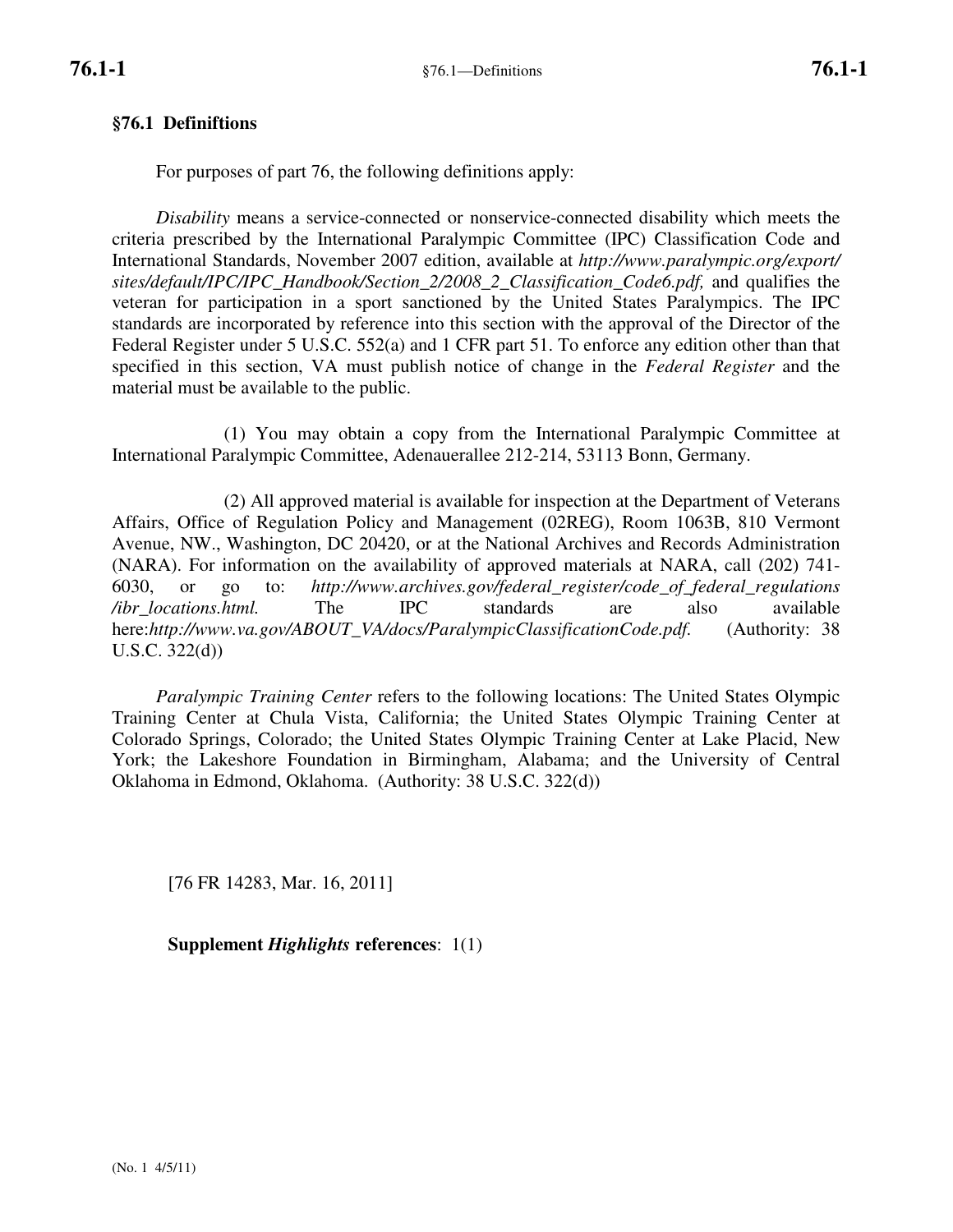### **§76.2 Assistance allowance**

(a) VA will pay an allowance to a veteran with a disability who is:

(1) Invited by the United States Paralympics (USP) to compete for a slot on, or selected for, the USP Team for any month or part of any month in which the veteran is training or competing in any event sponsored by the USP or the IPC; or

(2) Residing at a USP training center in connection with any paralympic training or competition for the period certified under § 76.3.

(b) In providing this allowance, VA will periodically assess funding for the allowance. If a periodic assessment reveals that funding is insufficient to pay all applicants, VA will first pay in full veterans with service-connected disabilities, and then pay others in full in the order in which their completed applications are received. (Authority: 38 U.S.C. 322(d))

[76 FR 14283, Mar. 16, 2011]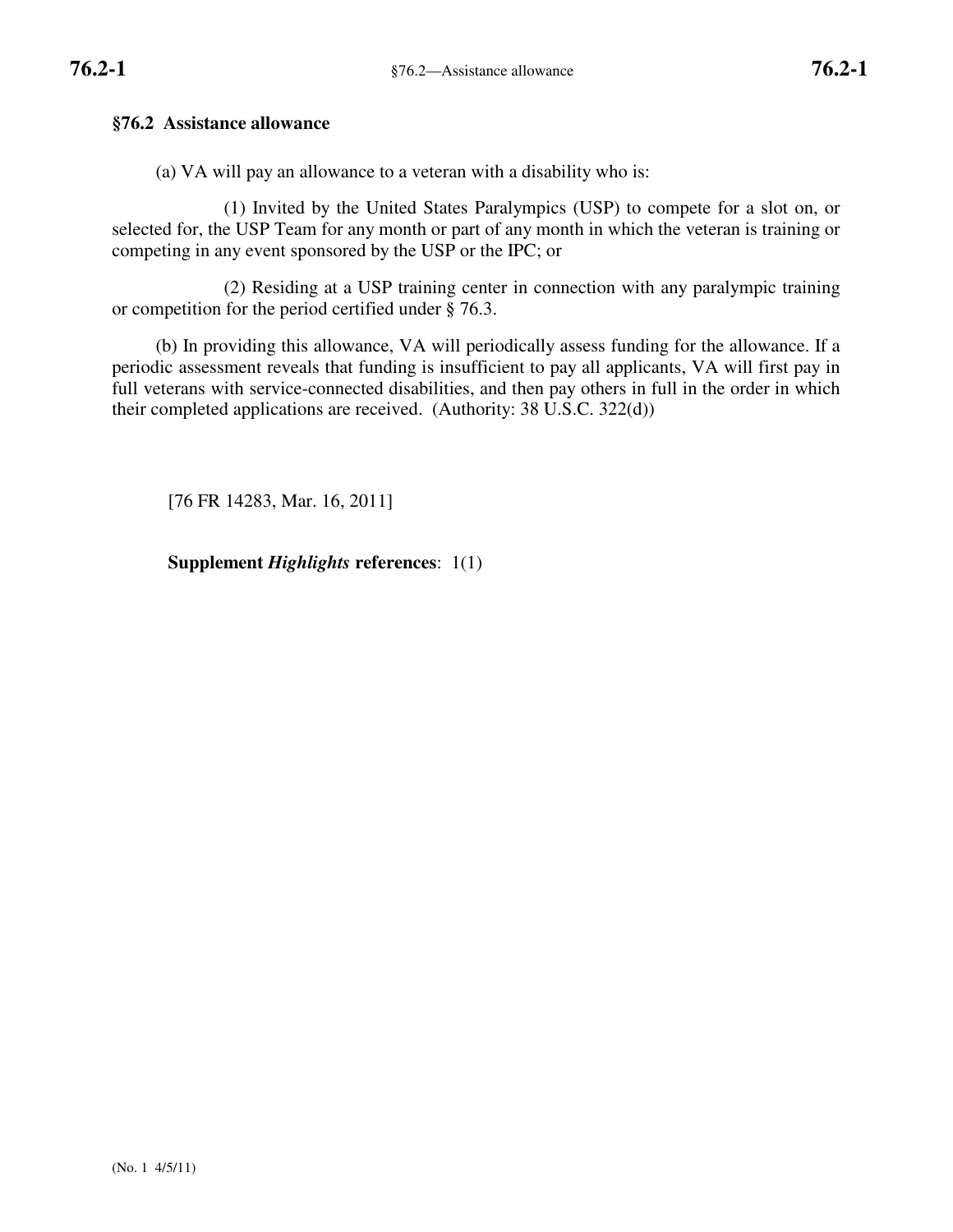### **§76.3 Application and certification**

To receive an allowance—

(a) A veteran must submit a complete application identifying any dependents upon which a higher payable rate of allowance may be based; and

(b) USP must provide certification of the veteran's participation in training or competition sponsored by the USP or the IPC, or residence at a USP training center, for the period for which payment is requested. The certification must specify whether the payment is due for training, competition, or residence, and the dates of the training, competition, or residence for which payment is due.

(The Office of Management and Budget has approved the information collection provisions in this section under control number 2900-0760.)

(Authority: 38 U.S.C. 322(d))

[76 FR 14284, Mar. 16, 2011]